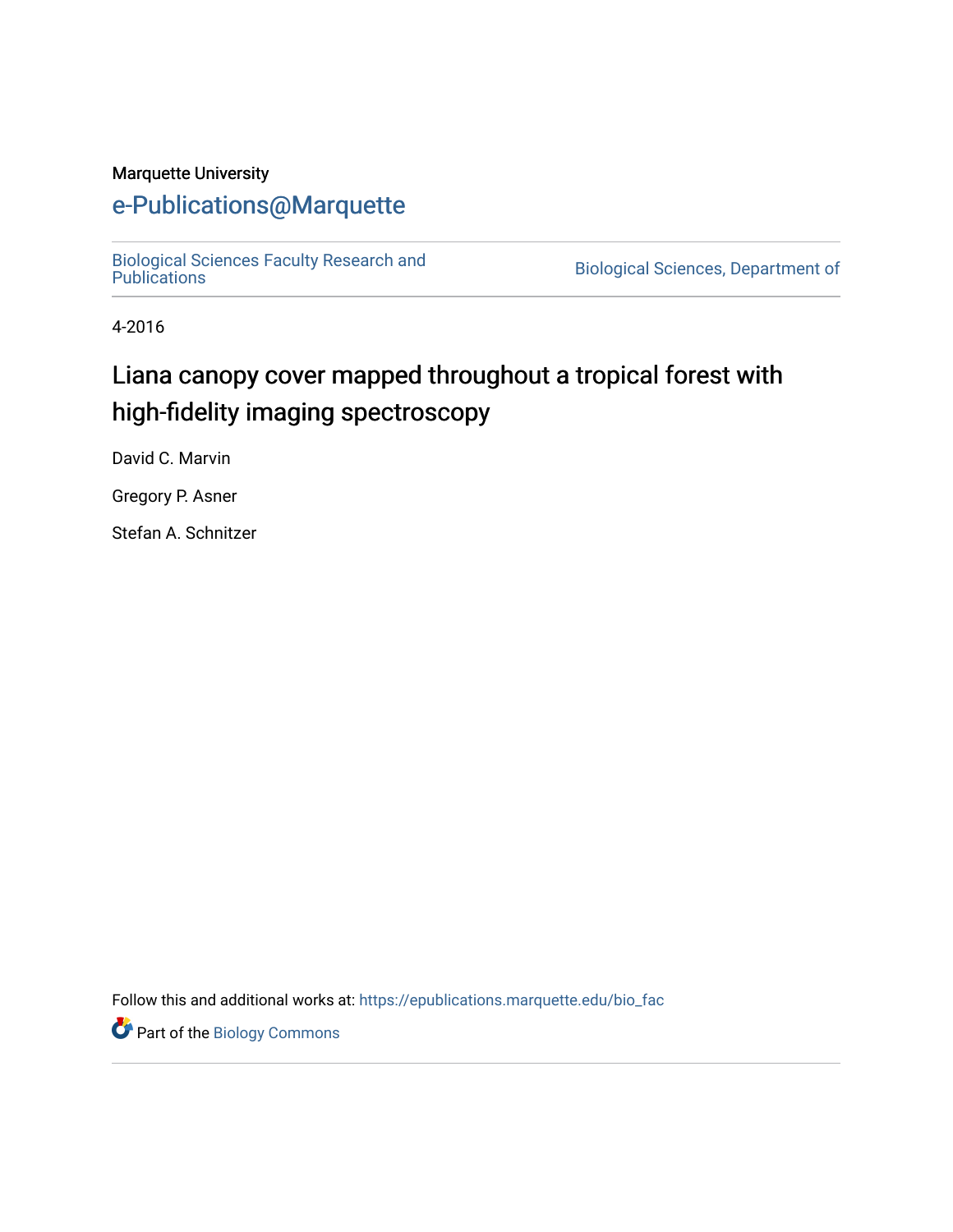**Marquette University**

# **e-Publications@Marquette**

# *Biology Faculty Research and Publications/College of Arts and Sciences*

*This paper is NOT THE PUBLISHED VERSION;* **but the author's final, peer-reviewed manuscript.** The published version may be accessed by following the link in the citation below.

*Remote Sensing of the Environment*, Vol. 176, (April, 2016): 98-106. DOI. This article is © Elsevier and permission has been granted for this version to appear in [e-Publications@Marquette.](http://epublications.marquette.edu/) Elsevier does not grant permission for this article to be further copied/distributed or hosted elsewhere without the express permission from Elsevier.

# Liana canopy cover mapped throughout a tropical forest with high-fidelity imaging spectroscopy

# David C. Marvin

Department of Global Ecology, Carnegie Institution for Science, 260 Panama St., Stanford, CA 94305, USA Department of Ecology and Evolutionary Biology, University of Michigan, 830 N. University Ave., Ann Arbor, MI

# Gregory P. Asner

Department of Global Ecology, Carnegie Institution for Science, 260 Panama St., Stanford, CA

# Stefan A. Schnitzer

Department of Biological Sciences, Marquette University, P.O. Box 1881, Milwaukee, WI Smithsonian Tropical Research Institute, Apartado Postal 0843-03092, Panama

# Abstract

Increasing size and abundance of lianas relative to trees are pervasive changes in Neotropical forests that may lead to reduced forest carbon stocks. Yet the liana growth form is chronically understudied in large-scale tropical forest censuses, resulting in few data on the scale, cause, and impact of increasing lianas. Satellite and airborne [remote sensing](https://www.sciencedirect.com/topics/earth-and-planetary-sciences/remote-sensing) provide potential tools to map and monitor lianas at much larger spatial and rapid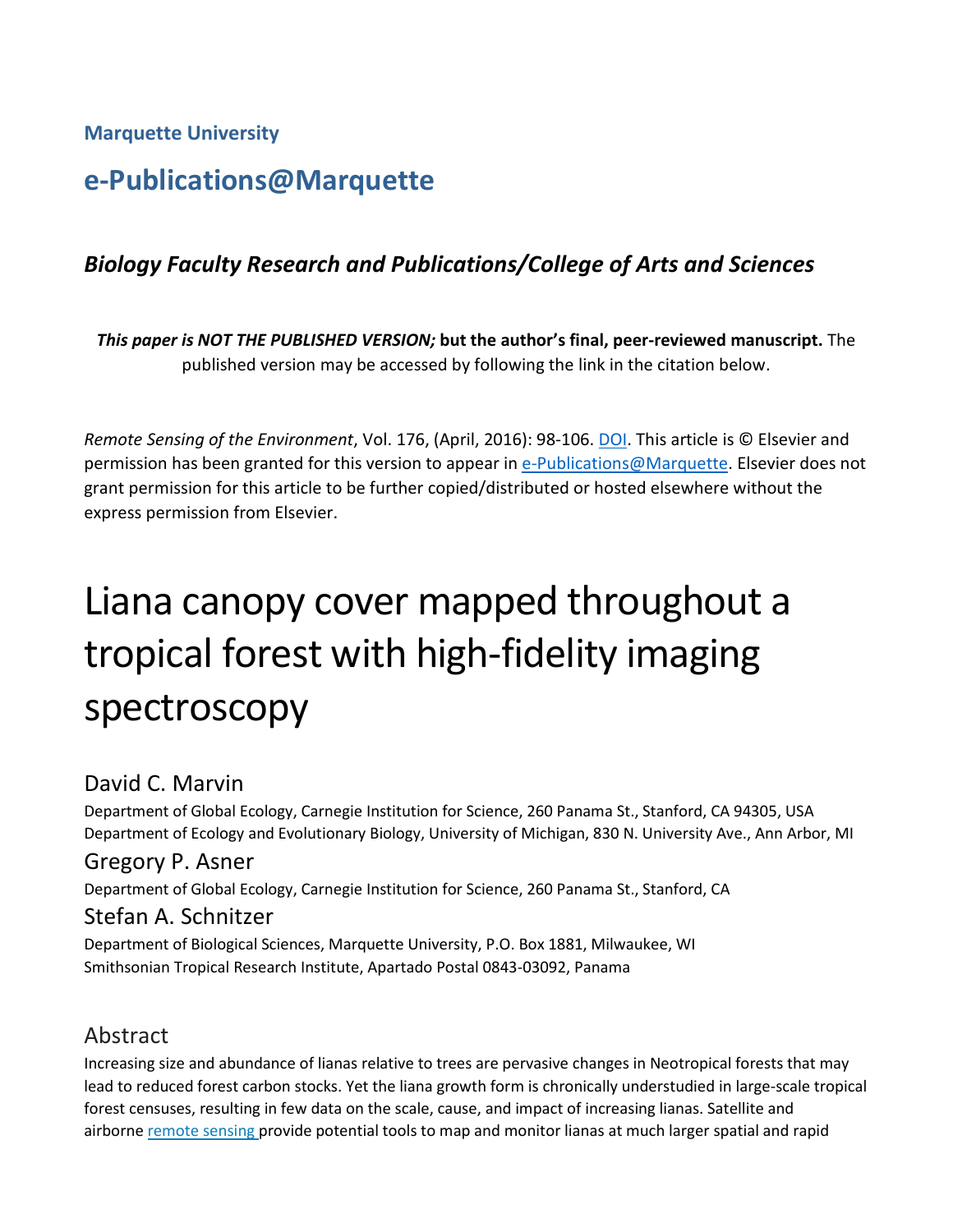temporal scales than are possible with plot-based forest censuses. We combined high-resolution airborne imaging [spectroscopy](https://www.sciencedirect.com/topics/earth-and-planetary-sciences/spectroscopy) and a ground-based tree [canopy](https://www.sciencedirect.com/topics/earth-and-planetary-sciences/canopy) census to investigate whether tree canopies supporting lianas could be discriminated from tree canopies with no liana coverage. Using [support vector](https://www.sciencedirect.com/topics/earth-and-planetary-sciences/support-vector-machine)  [machine](https://www.sciencedirect.com/topics/earth-and-planetary-sciences/support-vector-machine) algorithms, we achieved accuracies of nearly 90% in discriminating the presence–absence of lianas, and low error (15.7% RMSE) when predicting liana percent canopy cover. When applied to the full image of the study site, our model had a 4.1% false-positive error rate as validated against an independent plot-level dataset of liana canopy cover. Using the derived liana cover classification map, we show that 6.1%–10.2% of the 1823 ha study site has high-to-severe (50–100%) liana canopy cover. Given that levels of liana [infestation](https://www.sciencedirect.com/topics/earth-and-planetary-sciences/infestation) are increasing in Neotropical forests and can result in high tree mortality, the extent of high-to-severe liana canopy cover across the landscape may have broad implications for [ecosystem function](https://www.sciencedirect.com/topics/earth-and-planetary-sciences/ecosystem-function) and forest [carbon storage.](https://www.sciencedirect.com/topics/earth-and-planetary-sciences/carbon-sequestration) The ability to accurately map landscape-scale liana infestation is crucial to quantifying their effects on forest function and uncovering the mechanisms underlying their increase.

# 1. Introduction

Tropical forests are a critical part of the global climate system and [carbon cycle.](https://www.sciencedirect.com/topics/earth-and-planetary-sciences/carbon-cycle) Intact tropical forests alone store c. 1.19 ± 0.41 Pg carbon yr<sup>−1</sup> from the atmosphere [\(Pan et al., 2011\)](https://www.sciencedirect.com/science/article/pii/S0034425715302492#bb0210), an amount equivalent to 12.1% of total global [carbon emissions](https://www.sciencedirect.com/topics/earth-and-planetary-sciences/carbon-emission) in 2013 [\(Le Quere et al., 2014\)](https://www.sciencedirect.com/science/article/pii/S0034425715302492#bb0180). For perspective, this amount of carbon is greater than all yearly carbon emissions from the European Union [\(CDIAC, 2012\)](https://www.sciencedirect.com/science/article/pii/S0034425715302492#bb0060). Recently, plot-based studies in the [Neotropics](https://www.sciencedirect.com/topics/earth-and-planetary-sciences/neotropics) have documented pervasive changes in old-growth forests that may alter their role in the global carbon cycle. These changes include increased [biomass](https://www.sciencedirect.com/topics/earth-and-planetary-sciences/biomass) and productivity [\(Phillips et al., 2009;](https://www.sciencedirect.com/science/article/pii/S0034425715302492#bb0230) but see [Brienen et](https://www.sciencedirect.com/science/article/pii/S0034425715302492#bb0050)  [al., 2015\)](https://www.sciencedirect.com/science/article/pii/S0034425715302492#bb0050), increased tree [turnover](https://www.sciencedirect.com/topics/earth-and-planetary-sciences/turnover) [\(Phillips, Baker, Arroyo, & Higuchi, 2004\)](https://www.sciencedirect.com/science/article/pii/S0034425715302492#bb0235), and shifted [floristic](https://www.sciencedirect.com/topics/earth-and-planetary-sciences/floristics) composition (e.g., [Laurance et al., 2004\)](https://www.sciencedirect.com/science/article/pii/S0034425715302492#bb0170).

Tropical lianas (woody vines) are reported to be increasing relative to trees in Neotropical forests over recent decades [\(Schnitzer, S. A. and Bongers, F., 2011,](https://www.sciencedirect.com/science/article/pii/S0034425715302492#bb0280) [Schnitzer, S. A., et al., 2012,](https://www.sciencedirect.com/science/article/pii/S0034425715302492#bb0295) [Yorke, S. R., et al., 2013\)](https://www.sciencedirect.com/science/article/pii/S0034425715302492#bb0330). Reported annual increases in liana stem density range from 0.23% to 7.8%, while in the study areas trees either underwent smaller annual increases or have declined in stem abundance [\(Chave, J., et al., 2008,](https://www.sciencedirect.com/science/article/pii/S0034425715302492#bb0065) [Phillips, O. L., et](https://www.sciencedirect.com/science/article/pii/S0034425715302492#bb0245)  [al., 2002,](https://www.sciencedirect.com/science/article/pii/S0034425715302492#bb0245) [Schnitzer, S. A., et al., 2012,](https://www.sciencedirect.com/science/article/pii/S0034425715302492#bb0295) [Yorke, S. R., et al., 2013\)](https://www.sciencedirect.com/science/article/pii/S0034425715302492#bb0330). These same studies found increases in liana [basal](https://www.sciencedirect.com/topics/earth-and-planetary-sciences/basal-area)  [area](https://www.sciencedirect.com/topics/earth-and-planetary-sciences/basal-area) [rangingf](https://www.sciencedirect.com/topics/earth-and-planetary-sciences/rangefinding)rom 0.3% to 4.6% annually over the same time period, with just a 0.34% per year increase in tree basal area. Liana [seedling](https://www.sciencedirect.com/topics/earth-and-planetary-sciences/seedling) [recruitment,](https://www.sciencedirect.com/topics/earth-and-planetary-sciences/recruitment-population-dynamics) reproduction, [leaf litter](https://www.sciencedirect.com/topics/earth-and-planetary-sciences/leaf-litter) production, and [canopy](https://www.sciencedirect.com/topics/earth-and-planetary-sciences/canopy) cover have also increased relative to trees [\(Benítez-Malvido, J. and Martinez-Ramos, M., 2003,](https://www.sciencedirect.com/science/article/pii/S0034425715302492#bb0040) [Ingwell, L. L., et al., 2010,](https://www.sciencedirect.com/science/article/pii/S0034425715302492#bb0155) [Wright,](https://www.sciencedirect.com/science/article/pii/S0034425715302492#bb0320)  [S. J., et al., 2004\)](https://www.sciencedirect.com/science/article/pii/S0034425715302492#bb0320).

The reported relative increase of lianas has broad implications for tropical forests and the global carbon cycle. Lianas commonly comprise a large proportion of the woody species and stem numbers in tropical forests [\(Schnitzer et al., 2012\)](https://www.sciencedirect.com/science/article/pii/S0034425715302492#bb0295); however, lianas constitute only a small proportion of total tropical [forest](https://www.sciencedirect.com/topics/earth-and-planetary-sciences/forest-biomass)  [biomass](https://www.sciencedirect.com/topics/earth-and-planetary-sciences/forest-biomass) (e.g., [DeWalt & Chave, 2004\)](https://www.sciencedirect.com/science/article/pii/S0034425715302492#bb0100). Nevertheless, lianas have a disproportionately large negative effect on tree biomass accumulation [\(van der Heijden, Powers, & Schnitzer, 2015\)](https://www.sciencedirect.com/science/article/pii/S0034425715302492#bb0140) by reducing tree diameter increment (e.g., [Schnitzer, van der Heijden, Mascaro, & Carson, 2014\)](https://www.sciencedirect.com/science/article/pii/S0034425715302492#bb0300), leaf productivity (e.g., [Perez-Salicrup, Sork, & Putz,](https://www.sciencedirect.com/science/article/pii/S0034425715302492#bb0225)  [2001\)](https://www.sciencedirect.com/science/article/pii/S0034425715302492#bb0225), [sap flow](https://www.sciencedirect.com/topics/earth-and-planetary-sciences/sap-flow) velocity [\(Álvarez-Cansino, Schnitzer, Reid, & Powers, 2015\)](https://www.sciencedirect.com/science/article/pii/S0034425715302492#bb0005), and stem height [\(Perez-Salicrup,](https://www.sciencedirect.com/science/article/pii/S0034425715302492#bb0220)  [2001\)](https://www.sciencedirect.com/science/article/pii/S0034425715302492#bb0220). Lianas also decrease forest carbon accumulation and long-term storage through reduced tree [fecundity](https://www.sciencedirect.com/topics/earth-and-planetary-sciences/fecundity) (e.g., [Nabe-Nielsen, Kollmann, & Pena-Claros, 2009\)](https://www.sciencedirect.com/science/article/pii/S0034425715302492#bb0205), increased tree mortality (e.g., [Phillips et al.,](https://www.sciencedirect.com/science/article/pii/S0034425715302492#bb0245)  [2002\)](https://www.sciencedirect.com/science/article/pii/S0034425715302492#bb0245), and suppressed tree regeneration (e.g., [Schnitzer & Carson, 2010\)](https://www.sciencedirect.com/science/article/pii/S0034425715302492#bb0290). Trees that support large lianas or severe liana [infestations](https://www.sciencedirect.com/topics/earth-and-planetary-sciences/infestation) have a 40-100% increased [mortality risk](https://www.sciencedirect.com/topics/earth-and-planetary-sciences/mortality-risk) compared to those with low to no liana infestation [\(Ingwell, L. L., et al., 2010,](https://www.sciencedirect.com/science/article/pii/S0034425715302492#bb0155) [Phillips, O. L., et al., 2002\)](https://www.sciencedirect.com/science/article/pii/S0034425715302492#bb0245). The disproportionately negative effect that lianas can exert on tree growth, reproduction, and lifespan, combined with their low contribution to forest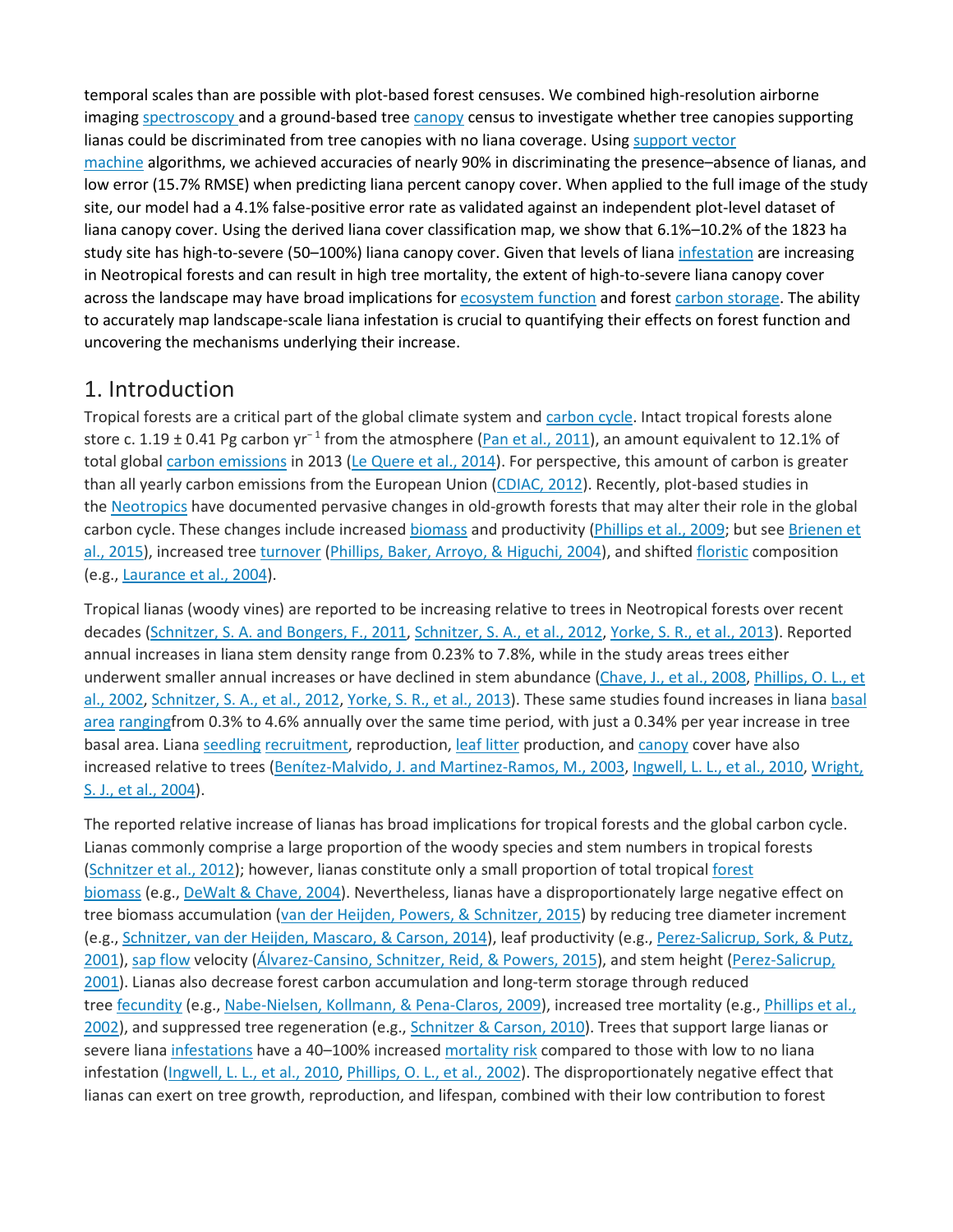biomass [\(Duran & Gianoli, 2013\)](https://www.sciencedirect.com/science/article/pii/S0034425715302492#bb0105), suggest a future in which Neotropical forests will absorb and store less [atmospheric](https://www.sciencedirect.com/topics/earth-and-planetary-sciences/atmospherics) carbon dioxide annually [\(van der Heijden, Schnitzer, Powers, & Phillips, 2013\)](https://www.sciencedirect.com/science/article/pii/S0034425715302492#bb0145).

Despite the negative consequences of increasing liana size and abundance, few studies have examined temporal changes in tropical liana abundance and size. While some studies rely on proxy data (i.e., [flowering,](https://www.sciencedirect.com/topics/earth-and-planetary-sciences/flowering) productivity, recruitment) to establish that lianas are increasing relative to trees, only five studies have used stem or canopy-based censuses [\(Chave, J., et al., 2008,](https://www.sciencedirect.com/science/article/pii/S0034425715302492#bb0065) [Ingwell, L. L., et al., 2010,](https://www.sciencedirect.com/science/article/pii/S0034425715302492#bb0155) [Phillips, O. L., et al., 2002,](https://www.sciencedirect.com/science/article/pii/S0034425715302492#bb0245) Schnitzer, S. A., et al., [2012,](https://www.sciencedirect.com/science/article/pii/S0034425715302492#bb0295) [Yorke, S. R., et al., 2013\)](https://www.sciencedirect.com/science/article/pii/S0034425715302492#bb0330). These studies examine a total of 160 ha of Neotropical old-growth tropical forests among 150 plots ranging in size from 0.1 ha to 50 ha. The limited spatial extent of long-term liana censuses restricts our ability to assess the scale and impact of increasing tropical lianas.

Satellite and airborne [remote sensing](https://www.sciencedirect.com/topics/earth-and-planetary-sciences/remote-sensing) may allow ecologists to map and monitor liana abundance at broader spatial scales with higher frequency than is feasible with plot-based censuses. Previous lab and field studies have documented clear differences between liana and tree [spectral reflectance](https://www.sciencedirect.com/topics/earth-and-planetary-sciences/spectral-reflectance) signatures, with supporting foliar chemical and structural [data \(Table](https://www.sciencedirect.com/topics/earth-and-planetary-sciences/table-data) S1). These studies document specific [regions](https://www.sciencedirect.com/topics/earth-and-planetary-sciences/region) of the [electromagnetic](https://www.sciencedirect.com/topics/earth-and-planetary-sciences/electromagnetic-spectra)  [spectrum](https://www.sciencedirect.com/topics/earth-and-planetary-sciences/electromagnetic-spectra) where lianas and trees are separable, and show that leaf-level differences scale up to the canopy level. Only one study has successfully used remote sensing to map liana abundance at the landscape-scale. This study successfully identified 1150 ha of forest with severe liana canopy cover using moderate-resolution (15–30 m) hyperspectral and multispectral imagery [\(Foster, Townsend, & Zganjar, 2008\)](https://www.sciencedirect.com/science/article/pii/S0034425715302492#bb0115). However, the liana patches mapped in this study were within large (> 0.45 ha) forest gaps with severe (c. > 80%) liana cover, making it unlikely the same moderate-resolution imagery approach could successfully map liana abundance and distribution in contiguous closed-canopy forest where liana cover is far more variable and less concentrated. Other studies have attempted liana and tree discrimination at the leaf level [\(Castro-Esau, K., et al.,](https://www.sciencedirect.com/science/article/pii/S0034425715302492#bb0055)  [2004,](https://www.sciencedirect.com/science/article/pii/S0034425715302492#bb0055) [Hesketh, M. and Sánchez-Azofeifa, G. A., 2012\)](https://www.sciencedirect.com/science/article/pii/S0034425715302492#bb0150) and canopy level [\(Kalacska, Bohlman, Sánchez-Azofeifa,](https://www.sciencedirect.com/science/article/pii/S0034425715302492#bb0160)  [Castro-Esau, & Caelli, 2007\)](https://www.sciencedirect.com/science/article/pii/S0034425715302492#bb0160), but did not develop methods appropriate for mapping lianas at landscape-scales.

Recent advances in high-resolution imaging [spectroscopy](https://www.sciencedirect.com/topics/earth-and-planetary-sciences/spectroscopy) and analysis now provide the potential to distinguish lianas from trees at the sub-canopy scale. High [spatial and spectral resolution](https://www.sciencedirect.com/topics/earth-and-planetary-sciences/spatial-resolution) [imaging spectrometers](https://www.sciencedirect.com/topics/earth-and-planetary-sciences/imaging-spectrometer) are able to discriminate subtle differences in leaf chemistry and structure [\(Asner, G. P. and Martin, R. E., 2010,](https://www.sciencedirect.com/science/article/pii/S0034425715302492#bb0010) [Kampe, T. U.,](https://www.sciencedirect.com/science/article/pii/S0034425715302492#bb0165)  [et al., 2010\)](https://www.sciencedirect.com/science/article/pii/S0034425715302492#bb0165), and new applications of machine learning algorithms have proven accurate for discriminating individual tree species [\(Baldeck, C. A., et al., 2015,](https://www.sciencedirect.com/science/article/pii/S0034425715302492#bb0030) [Féret, J.-B. and Asner, G. P., 2012\)](https://www.sciencedirect.com/science/article/pii/S0034425715302492#bb0110).

Our goal was to map the distribution and abundance of lianas throughout a well-studied Neotropical forest using high-resolution imaging spectroscopy, and examine associations between liana canopy cover and the local topography or forest structure. Using imagery collected over central Panama by the Carnegie Airborne [Observatory,](https://www.sciencedirect.com/topics/earth-and-planetary-sciences/observatory) combined with a ground-based liana canopy census of nearly 800 trees, we asked whether liana canopy cover could be mapped over 1823 ha of contiguous closed-canopy Neotropical forest. We employed machine learning classification and regression algorithms, and evaluated their ability to detect liana presence–absence and predict the percent canopy cover of lianas.

# 2. Methods

# 2.1. Site

The study site is a mainland [peninsula](https://www.sciencedirect.com/topics/earth-and-planetary-sciences/peninsula) of the Barro Colorado Nature Monument in the Republic of Panama [\(Fig.](https://www.sciencedirect.com/science/article/pii/S0034425715302492#f0005)  [1\)](https://www.sciencedirect.com/science/article/pii/S0034425715302492#f0005). The Gigante Peninsula (9.1°N, 79.8°W) is covered by a seasonally-dry, secondary tropical moist forest > 200 years old, interspersed with 50–70 year old forest patches recovering from agricultural disturbance (D. Dent, unpublished data). On nearby Barro Colorado Island 28% of [canopy](https://www.sciencedirect.com/topics/earth-and-planetary-sciences/canopy) tree species are dry-season deciduous but only result in a deciduous fractional crown area of  $\sim$  10% [\(Richard Condit et al., 2000\)](https://www.sciencedirect.com/science/article/pii/S0034425715302492#bb0080), with only 3 of the 165 liana species known to be dry-season deciduous [\(Putz, F. E. and Windsor, D. M., 1987,](https://www.sciencedirect.com/science/article/pii/S0034425715302492#bb0260) [Schnitzer, S. A., et al.,](https://www.sciencedirect.com/science/article/pii/S0034425715302492#bb0295)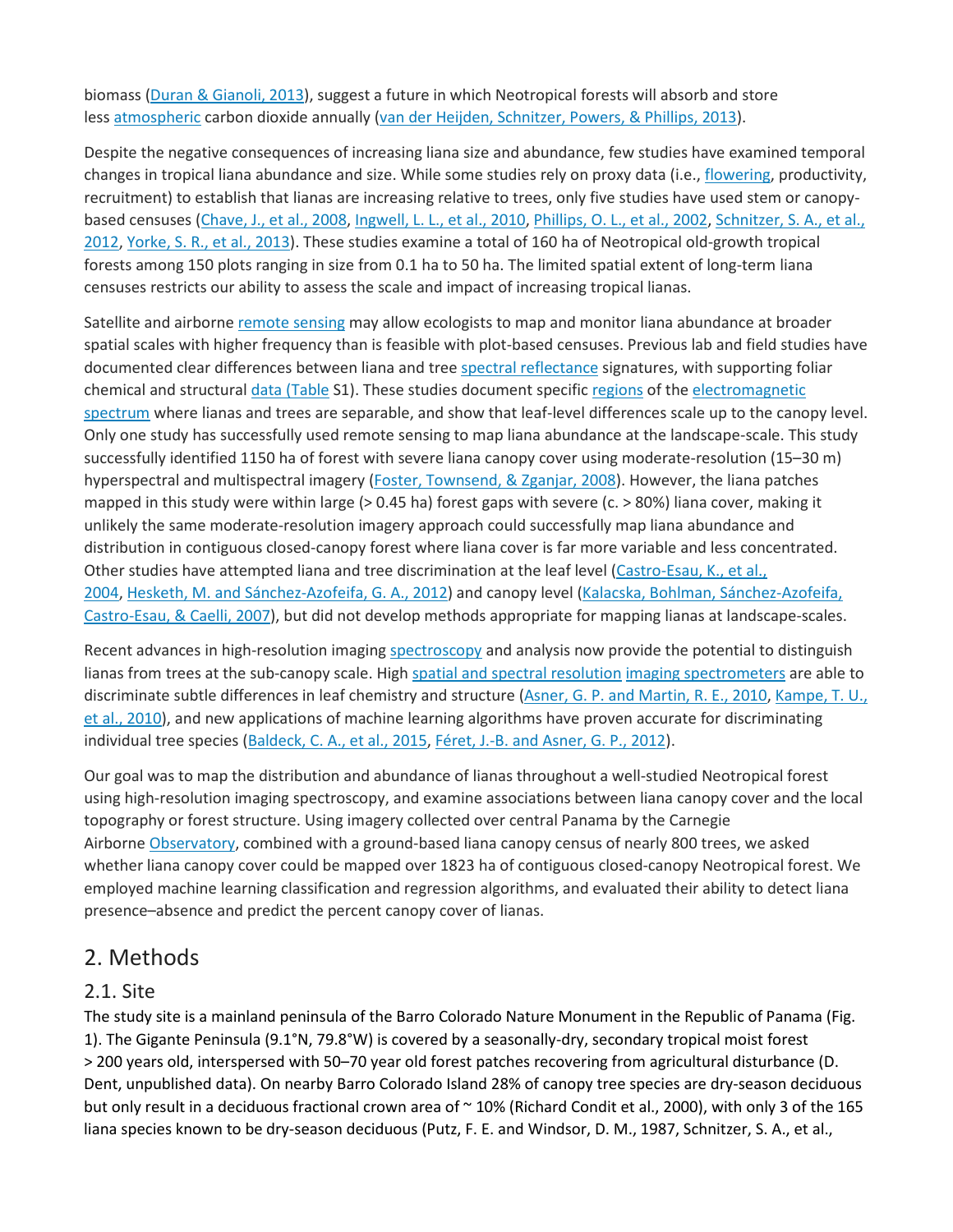[2012\)](https://www.sciencedirect.com/science/article/pii/S0034425715302492#bb0295). An assessment of regional deciduousness using [satellite imagery](https://www.sciencedirect.com/topics/earth-and-planetary-sciences/satellite-imagery) found that the Gigante Peninsula was about 8–9% deciduous by area [\(Bohlman, 2010\)](https://www.sciencedirect.com/science/article/pii/S0034425715302492#bb0045). The geological substrate is a [Miocene](https://www.sciencedirect.com/topics/earth-and-planetary-sciences/miocene) [basalt](https://www.sciencedirect.com/topics/earth-and-planetary-sciences/basalt) [\(R. H. Stewart,](https://www.sciencedirect.com/science/article/pii/S0034425715302492#bb0305)  [Stewart, & Woodring, 1980\)](https://www.sciencedirect.com/science/article/pii/S0034425715302492#bb0305), and the soils are considered relatively fertile for the lowland tropics [\(Wright et al.,](https://www.sciencedirect.com/science/article/pii/S0034425715302492#bb0325)  [2011\)](https://www.sciencedirect.com/science/article/pii/S0034425715302492#bb0325). On nearby Barro Colorado Island, monthly precipitation averages c. 290 mm in the wet season (May– December) and c. 70 mm in the dry season (January–April) [\(STRI, 2013\)](https://www.sciencedirect.com/science/article/pii/S0034425715302492#bb0310).



Fig. 1. Gigante [Peninsula](https://www.sciencedirect.com/topics/earth-and-planetary-sciences/peninsula) study site in central Panama. A LiDAR-derived [digital elevation model](https://www.sciencedirect.com/topics/earth-and-planetary-sciences/digital-elevation-models) (DEM) is displayed over the extent of the study site.

# 2.2. Imagery

In the dry season of February of 2012, the Carnegie Airborne [Observatory](https://www.sciencedirect.com/topics/earth-and-planetary-sciences/observatory) (CAO) Airborne Taxonomic Mapping System (AToMS) acquired high-resolution data of the site with an integrated (i) full-spectral range (visible-toshortwave infrared) [imaging spectrometer,](https://www.sciencedirect.com/topics/earth-and-planetary-sciences/imaging-spectrometer) (ii) a visible-to-near infrared (VNIR) imaging [spectrometer,](https://www.sciencedirect.com/topics/earth-and-planetary-sciences/spectrometer) and (iii) a full-waveform light detection and [ranging](https://www.sciencedirect.com/topics/earth-and-planetary-sciences/rangefinding) (LiDAR) [\(Asner et al., 2012\)](https://www.sciencedirect.com/science/article/pii/S0034425715302492#bb0020). The AToMS visible-to-shortwave infrared imaging spectrometer (VSWIR) measures spectral [radiance](https://www.sciencedirect.com/topics/earth-and-planetary-sciences/radiance) in 481 contiguous channels spanning the 252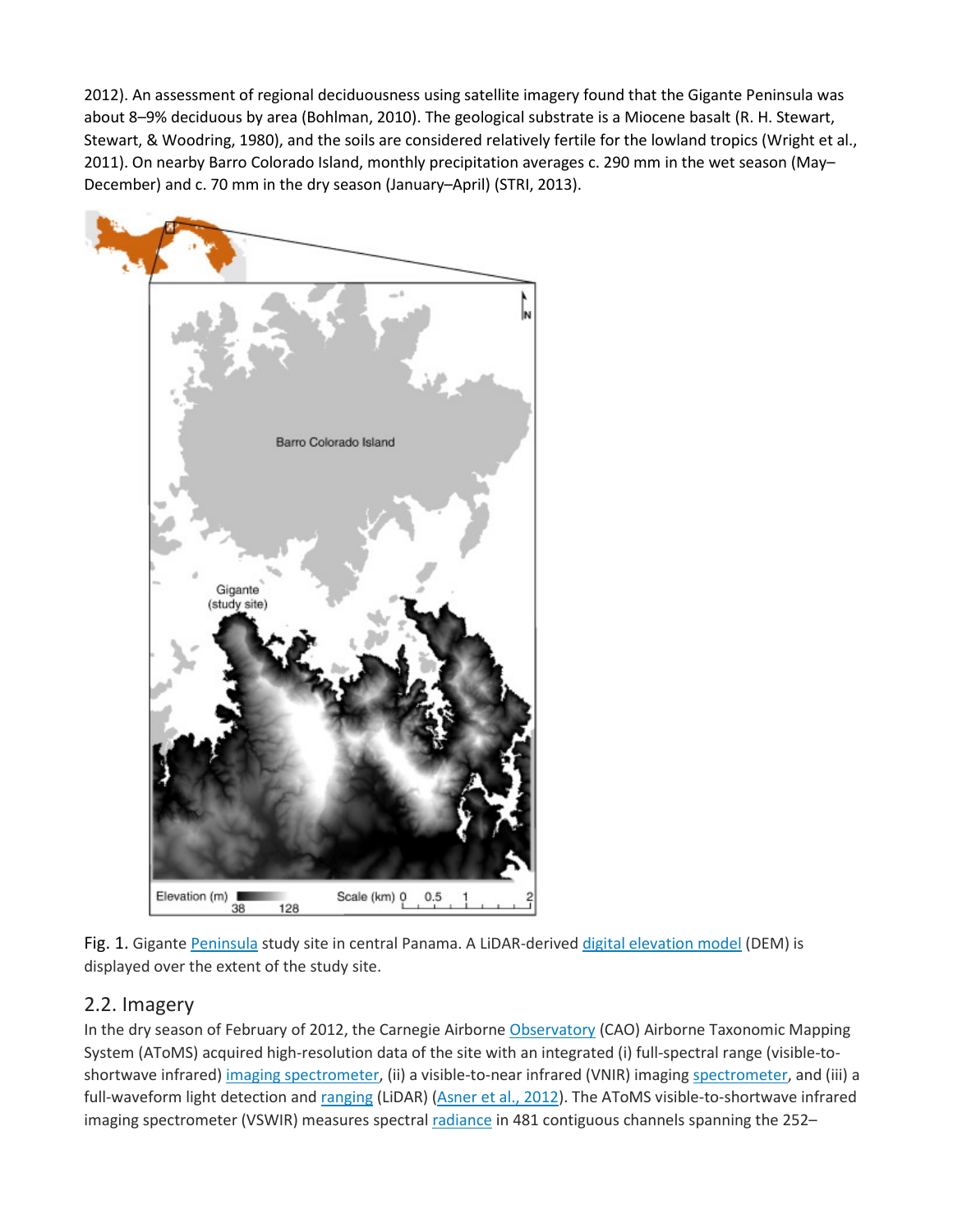2648 nm wavelength range. At a 2000 m [flight altitude,](https://www.sciencedirect.com/topics/earth-and-planetary-sciences/flight-altitude) the VSWIR data collection provided 2.0 m ground sampling distance, or pixel size, throughout each study landscape. The VNIR imaging spectrometer collects 288 contiguous [spectral bands](https://www.sciencedirect.com/topics/earth-and-planetary-sciences/spectral-band) over a smaller range (365–1052 nm) than the VSWIR, but at twice the [spatial](https://www.sciencedirect.com/topics/earth-and-planetary-sciences/spatial-resolution)  [resolution](https://www.sciencedirect.com/topics/earth-and-planetary-sciences/spatial-resolution) (1.0 m at 2000 m altitude). The AToMS LiDAR is a dual [laser, scanning](https://www.sciencedirect.com/topics/earth-and-planetary-sciences/laser-scanning) [waveforms](https://www.sciencedirect.com/topics/earth-and-planetary-sciences/waveform)ystem capable of operating at 500,000 laser shots per second. Because the airborne data were collected along adjacent flightlines with 50% overlap, the LiDAR point density was 2 shots m<sup>-2</sup>, or 8 shots per VSWIR pixel. This level of oversampling ensured that the derived LiDAR measurements were highly precise in horizontal and vertical space [\(Asner et al., 2012\)](https://www.sciencedirect.com/science/article/pii/S0034425715302492#bb0020).

The LiDAR data were used to precisely orthorectify and geolocate the VSWIR data and to provide a means to mask [canopy gaps](https://www.sciencedirect.com/topics/earth-and-planetary-sciences/canopy-gap) and shadows, water and exposed soil in the spectral data. We used the LiDAR point cloud to interpolate a [raster](https://www.sciencedirect.com/topics/earth-and-planetary-sciences/raster) [digital terrain model](https://www.sciencedirect.com/topics/earth-and-planetary-sciences/digital-terrain-model) (DTM) for the ground surface. A digital surface model (DSM) was similarly created based on [interpolations](https://www.sciencedirect.com/topics/earth-and-planetary-sciences/interpolation) of all first-return points. Measurement of the vertical difference between the [DTM](https://www.sciencedirect.com/topics/earth-and-planetary-sciences/digital-terrain-model) and DSM yielded a top-of-canopy height (TCH) model. Treefall gaps were defined based on the difference in relative height from the surrounding canopy (Marvin & Asner, in review). We created a TCH<sub>mean</sub> layer using a mean smoothing filter with a one ha kernel. The TCH<sub>mean</sub> was subtracted from the original TCH layer, and divided by TCH<sub>mean</sub> to produce a relative TCH layer. Treefall gaps were classified as having a relative TCH of − 0.7 to − 1.0, or 70–100% below the mean forest height of the surrounding 1 ha.

The VNIR and VSWIR spectrometer data were radiometrically corrected from raw digital number (DN) values to radiance (W sr<sup>-1</sup> m<sup>-2</sup> nm<sup>-1</sup>) using a flat-field [correction, radiometric](https://www.sciencedirect.com/topics/earth-and-planetary-sciences/radiometric-correction) calibration coefficients and spectral calibration data collected in the laboratory, with further post-processing described in detail by [Asner et al.](https://www.sciencedirect.com/science/article/pii/S0034425715302492#bb0020)  [\(2012\).](https://www.sciencedirect.com/science/article/pii/S0034425715302492#bb0020) [Reflectance](https://www.sciencedirect.com/topics/earth-and-planetary-sciences/reflectance) imagery was corrected for cross-track [brightness](https://www.sciencedirect.com/topics/earth-and-planetary-sciences/brightness) gradients using a [bidirectional](https://www.sciencedirect.com/topics/earth-and-planetary-sciences/bidirectional-reflectance)  [reflectance](https://www.sciencedirect.com/topics/earth-and-planetary-sciences/bidirectional-reflectance) [distribution function](https://www.sciencedirect.com/topics/earth-and-planetary-sciences/distribution-function) (BRDF) model described by [\(Colgan, Baldeck, Féret, & Asner, 2012\)](https://www.sciencedirect.com/science/article/pii/S0034425715302492#bb0075). The reflectance imagery was then orthorectified to the LiDAR DSM.

We used a 2900 by 2200 pixel VSWIR image of the study site covering 1823 ha of the mainland Gigante Peninsula. We calculated the [normalized difference vegetation index](https://www.sciencedirect.com/topics/earth-and-planetary-sciences/normalized-difference-vegetation-index) (NDVI) as (NIR - VIS) / (NIR + VIS) where NIR and VIS are the reflectances at 800 and 680 nm, respectively. We filtered the data to retain only well-lit [\(Asner et al., 2007\)](https://www.sciencedirect.com/science/article/pii/S0034425715302492#bb0025), live vegetation pixels with an [NDVI](https://www.sciencedirect.com/topics/earth-and-planetary-sciences/normalized-difference-vegetation-index) ≥ 0.8 and mean [near infrared](https://www.sciencedirect.com/topics/earth-and-planetary-sciences/near-infrared) (850–1050 nm) reflectance > 20%. We removed water [absorption bands](https://www.sciencedirect.com/topics/earth-and-planetary-sciences/absorption-spectra) and bands near the instrument measurement boundaries, resulting in a 178-band VSWIR image used for the analyses described below. We used a 4-band subset VNIR image of the same area to georeference individual tree crowns in the field. All [image processing,](https://www.sciencedirect.com/topics/earth-and-planetary-sciences/image-processing) data extraction, and layer creation was performed in IDL/ENVI (Exelis, Boulder, CO USA) and/or SAGA GIS [\(SAGA GIS, 2014\)](https://www.sciencedirect.com/science/article/pii/S0034425715302492#bb0270).

#### 2.3. Field data

#### 2.3.1. Individual tree crown georeferencing

During July and August 2013, we collected field data outside the boundaries of ongoing forest [manipulation](https://www.sciencedirect.com/topics/earth-and-planetary-sciences/manipulator) experiments at the study site. We used a combined tablet computer (Apple Inc., Cupertino, CA USA) and Bluetooth-enabled GPS/GLONASS receiver (Garmin Ltd., Olathe, KS USA) system to navigate and collect field data within the study site. We uploaded the VNIR image of the study site to the application iGIS (Geometry Pty Ltd., Tasmania, Australia) on the tablet system, allowing us to georeference individual tree crowns directly on the imagery. Once an individual tree crown in the image was confirmed on the ground, we marked the tree in the iGIS application and recorded all data in a custom data entry pop-up form linked to each point. We only marked trees ≥ 10 cm diameter at breast height (dbh, as described by [Condit \(1998\)\)](https://www.sciencedirect.com/science/article/pii/S0034425715302492#bb0085) that had 90% of the crown fully sun-exposed and were clearly identifiable on the imagery (n = 780). All point coordinates and associated data were exported from the tablet system as shapefiles.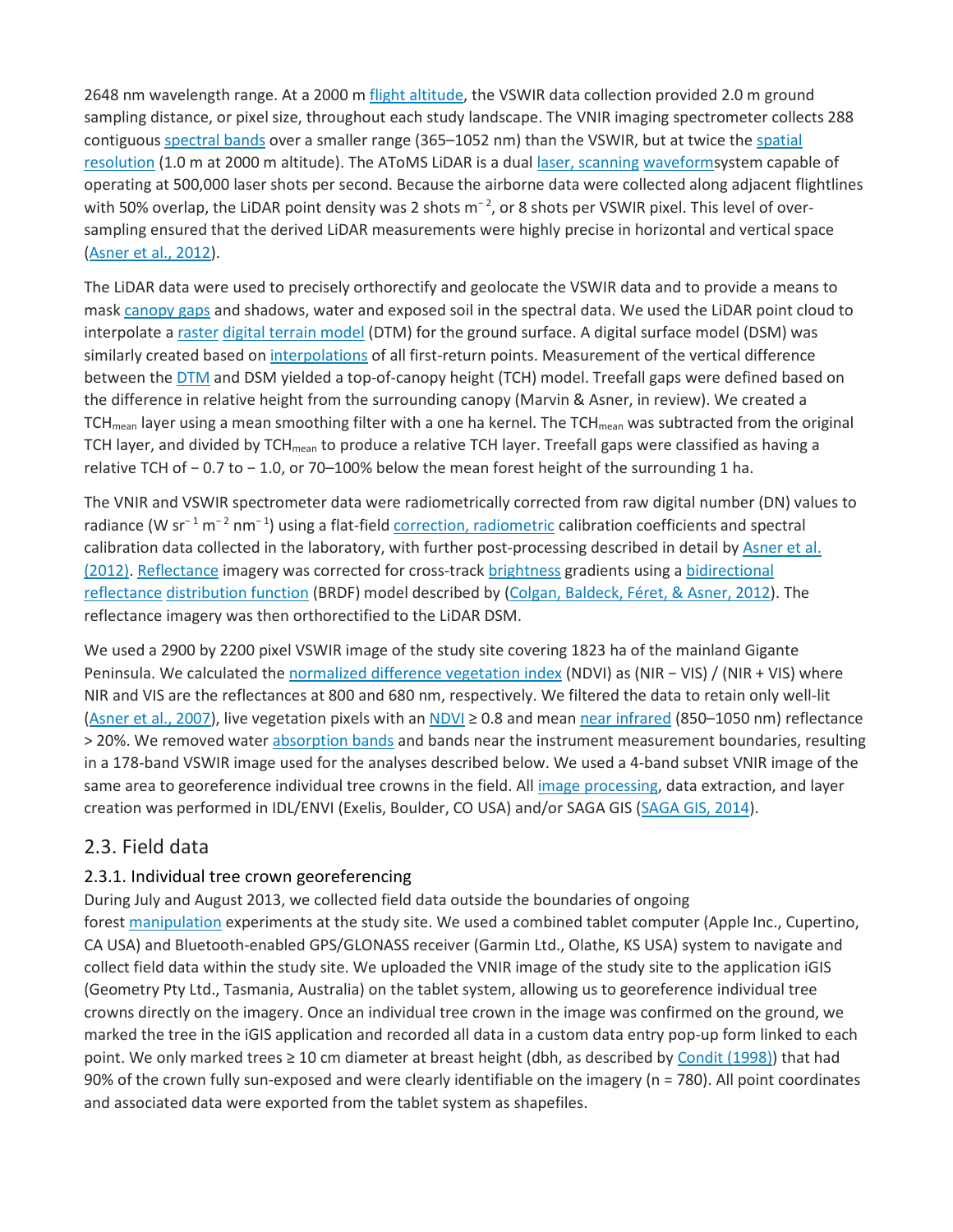#### 2.3.2. Liana canopy cover survey

We assessed the percent cover of lianas in each georeferenced tree canopy using a modified version of the crown occupation index (cf. [Clark, D. B. and Clark, D. A., 1990,](https://www.sciencedirect.com/science/article/pii/S0034425715302492#bb0070) [van der Heijden, G. M. F., et al., 2010\)](https://www.sciencedirect.com/science/article/pii/S0034425715302492#bb0135), as follows. The field team consisted of four people working in pairs, which rotated membership each day. In our version of the index, the [centroid](https://www.sciencedirect.com/topics/earth-and-planetary-sciences/centroid) of each tree's canopy was first determined, and the crown then visually bisected with north-south and east-west lines, forming four [quadrants.](https://www.sciencedirect.com/topics/earth-and-planetary-sciences/quadrant) Independent of their partner, each person thoroughly (spending up to 20 min per crown) assessed each quadrant for the percent cover of lianas to the nearest 5%. The two partners then discussed the quadrant estimates and mutually agreed on a final estimate for each. To assess reliability among the field team, one tree was independently assessed by each of the four members at the beginning of each field day before splitting into pairs. We also measured the dbh and of each tree and noted any major crown gaps or [irregularities.](https://www.sciencedirect.com/topics/earth-and-planetary-sciences/irregularity) We supplemented this dataset with 11 tree crowns from [field survey](https://www.sciencedirect.com/topics/earth-and-planetary-sciences/field-survey) plots from a nearby experimental liana study (see below for details).

#### 2.3.3. Individual tree crown pixel extraction

Using the VNIR image in ERDAS IMAGINE (Hexagon Intergraph, Madison, AL USA) or ENVI software, we manually outlined the sunlit portions of the crown for each georeferenced tree, carefully avoiding shaded areas and crown edges. We extracted pixels from the VSWIR image using the crown [polygons](https://www.sciencedirect.com/topics/earth-and-planetary-sciences/polygon) that encompassed at least three image pixels (smaller crowns were excluded due to difficulty of confidently finding their locations on the imagery in the field). This yielded a total of 554 usable tree crowns in the analysis, representing a total of 21,620 pixels. The distributions of individual tree crown liana canopy cover and associated number of VSWIR imagery pixels are presented in [Fig. 2.](https://www.sciencedirect.com/science/article/pii/S0034425715302492#f0010)



Fig. 2. (A) Distribution of individual tree crowns at the central Panama study site by level of liana [canopy](https://www.sciencedirect.com/topics/earth-and-planetary-sciences/canopy) cover as determined by our [field survey](https://www.sciencedirect.com/topics/earth-and-planetary-sciences/field-survey) of tree crowns. (B) Distribution of VSWIR imagery pixels derived from geolocated liana canopy cover survey of tree crowns.

# 2.4. Support vector machine classification

[Support vector machine](https://www.sciencedirect.com/topics/earth-and-planetary-sciences/support-vector-machine) (SVM) classification is a supervised machine learning technique that is increasingly being used by the [remote sensing](https://www.sciencedirect.com/topics/earth-and-planetary-sciences/remote-sensing) community [\(Mountrakis, Im, & Ogole, 2011\)](https://www.sciencedirect.com/science/article/pii/S0034425715302492#bb0200). We chose to use SVM because produces comparable or better results than other algorithms such as [discriminant analysis,](https://www.sciencedirect.com/topics/earth-and-planetary-sciences/discriminant-analysis) maximum likelihood, or [artificial neural networks](https://www.sciencedirect.com/topics/earth-and-planetary-sciences/artificial-neural-network) [\(Mountrakis et al., 2011\)](https://www.sciencedirect.com/science/article/pii/S0034425715302492#bb0200). SVM is a non-parametric [classifier](https://www.sciencedirect.com/topics/earth-and-planetary-sciences/classifier) that makes no assumptions about the underlying distribution of the data, and thus SVM is particularly useful in [remote sensing](https://www.sciencedirect.com/topics/earth-and-planetary-sciences/remote-sensing-applications)  [applications](https://www.sciencedirect.com/topics/earth-and-planetary-sciences/remote-sensing-applications) where the distributions of imagery data are often unknown. SVM projects samples of different classes into multidimensional space and fits a [hyperplane](https://www.sciencedirect.com/topics/earth-and-planetary-sciences/hyperplanes) that best defines the boundaries separating the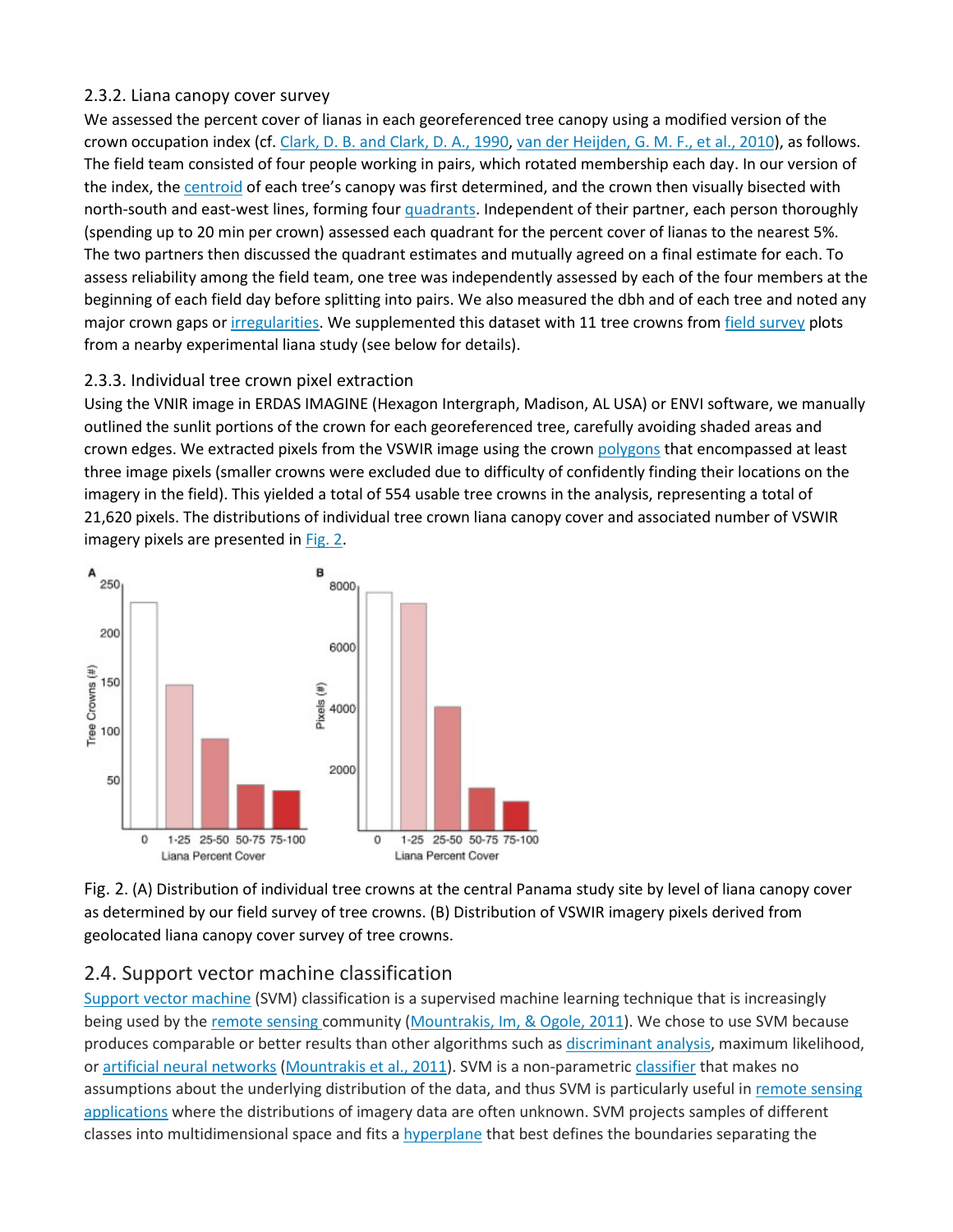classes. To [transform](https://www.sciencedirect.com/topics/earth-and-planetary-sciences/transformation-mathematics) the hyperspectral data into higher dimensional space, we used the radial basis function (RBF) kernel because it has a low number of input parameters and higher performance relative to other [kernel](https://www.sciencedirect.com/topics/earth-and-planetary-sciences/kernel-function)  [functions](https://www.sciencedirect.com/topics/earth-and-planetary-sciences/kernel-function) [\(Féret & Asner, 2012\)](https://www.sciencedirect.com/science/article/pii/S0034425715302492#bb0110). Other advantages of SVM are the ability to efficiently process large input spaces and its insensitivity to the Hughes phenomenon, or the decrease in classification accuracy after passing a threshold number of input features [\(Melgani & Bruzzone, 2004\)](https://www.sciencedirect.com/science/article/pii/S0034425715302492#bb0190). Thus SVM allows full use of the high dimensionality of hyperspectral data with relatively few training samples (Gualtieri & [Cromp, 1999\)](https://www.sciencedirect.com/science/article/pii/S0034425715302492#bb0125). All data processing and analysis was performed in the open-source statistical software program R (R Development Core [Team, 2014\)](https://www.sciencedirect.com/science/article/pii/S0034425715302492#bb0265). SVM implementation was performed using the R package 'e1071' [\(Meyer, 2012\)](https://www.sciencedirect.com/science/article/pii/S0034425715302492#bb0195).

#### 2.5. SVM optimization, validation, and visualization

We performed a two-step SVM procedure: first using SVM-classification to produce a binary model of liana presence–absence, followed by SVM-regression to produce a continuous model of liana percent cover trained by only those pixels identified from the binary model as having liana presence. Both model types were tuned using 10-fold cross validation over a reasonable (to constrain computation time and avoid overfitting) set of parameter values to find the optimal set. The parameters to be optimized for the RBF kernel are a) gamma (γ) controlling the flexibility of the classifier  $-$  or the [trade-off](https://www.sciencedirect.com/topics/earth-and-planetary-sciences/tradeoff) between model over-fitting and under-fitting [\(Ben-Hur & Weston, 2009\)](https://www.sciencedirect.com/science/article/pii/S0034425715302492#bb0035), and b) penalty or cost (C), controlling the trade-off between model complexity and training errors [\(Cortes & Vapnik, 1995\)](https://www.sciencedirect.com/science/article/pii/S0034425715302492#bb0090). The parameter optimization was performed using a grid search over the values  $\gamma = \{e^{-8}, e^{-7}, ..., e^{-2}\}\$  and  $C = \{e^2, e^3, ..., e^8\}.$ 

A full binary SVM model (no cross validation) was fit using the optimal set of parameter values as determined by the highest F-score and area under the ROC (receiver operator characteristic) curve from the 10-fold cross validation tuning. The F-score is calculated by  $F = 2pr / (p + r)$ , where r is the sensitivity or true positive rate and p is the precision, and is intended to yield high but balanced values of the sensitivity and precision of the model. The ROC curve from the cross-validation binary model was used to find the optimal cutoff probability that maximized the true positive rate (0.89) and minimized the false positive rate (0.12) for class separation. We used this cutoff value (0.634) to create a binary mask of only liana-present pixels. Due to insufficient data to train independent binary and regression models, we introduced noise into the binary mask proportional to the error produced by the binary model as follows. We randomly selected pixels from each class of the binary mask and changed them to the opposite class according to the false positive (0.12) and false negative (0.11) rates. We created five binary randomized error masks using this procedure, in order to assess the variance caused by the additional error.

These masks were used as inputs to tune the SVM-regression model for each parameter set in the grid search using 10-fold cross validation. We used the RMSE and  $R<sup>2</sup>$  averaged over the five masks to chose the optimal parameter set for creation of a final (no cross validation) full SVM regression model. This final full SVMregression model was used to predict the canopy cover of lianas over the entire study landscape (see *Landscape Liana Cover Mapping*). Out-of-range values (< 1% and > 100%) predicted by the SVM-regression model were set to 1 and 100, respectively.

The kernel transformation employed by SVM means that direct interpretation of the final model in relation to the input variables (reflectance for each spectral band) is difficult [\(Üstün, Melssen, & Buydens, 2007\)](https://www.sciencedirect.com/science/article/pii/S0034425715302492#bb0315), often leading to [characterizations](https://www.sciencedirect.com/topics/earth-and-planetary-sciences/characterization) of SVM or other machine learning algorithms as "black-box" techniques. We used the methods proposed by Ustün et al. (2007) to determine which wavelengths are most important to the regression results. We obtain feature weights by calculating the inner-product between the final SVM model coefficients (i.e., the support vector weights) and the standardized support vector spectra from the SVM model. We use the standardized support vector spectra rather than the original support vector spectra (as in [Üstün et](https://www.sciencedirect.com/science/article/pii/S0034425715302492#bb0315)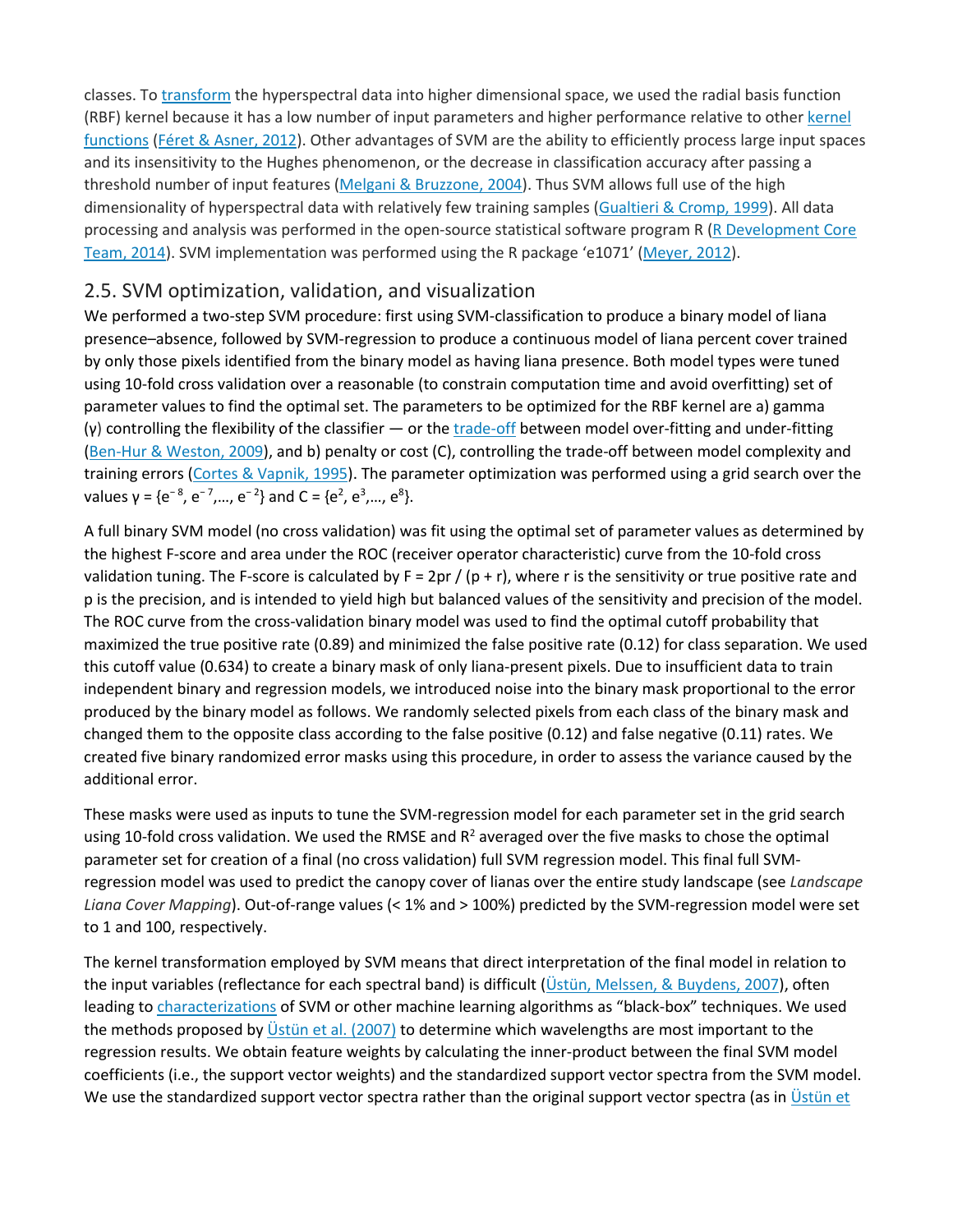[al., 2007\)](https://www.sciencedirect.com/science/article/pii/S0034425715302492#bb0315) because the magnitude of feature weights are suppressed in [regions](https://www.sciencedirect.com/topics/earth-and-planetary-sciences/region) of the spectrum with relatively low reflectance.

# 2.6. Landscape liana cover mapping

We applied the full binary SVM model to the entire VSWIR imagery to identify those pixels predicted to contain lianas. Liana-containing pixels were then used as inputs into the full SVM-regression model to create a map of predicted liana percent cover on a continuous scale. We removed all isolated groups of less than three lianacontaining pixels since this was the minimum tree crown size that was assessed in the field.

For better visualization and comparison to other studies, we binned each pixel into one of four percent liana cover categories: [0–25), [25,50), [50–75), [75–100), and assessed the total liana coverage of the study site from this classified image. Binning should increase user confidence because we cannot quantitatively measure and propagate all sources of uncertainty (e.g., field census, spectral, SVM model) into the final map. We applied a 5 m inland buffer around water features to remove any influence of below-canopy water reflectance. We summed the pixels in each class over the whole image to calculate the landscape-level percent cover of each class.

To validate the full landscape liana cover map, we used data from an ongoing liana [removal experiment](https://www.sciencedirect.com/topics/earth-and-planetary-sciences/removal-experiment) at the study site [\(Martinez-Izquierdo, L., et al., in press,](https://www.sciencedirect.com/science/article/pii/S0034425715302492#bb0185) [van der Heijden, G. M. F., et al., 2015\)](https://www.sciencedirect.com/science/article/pii/S0034425715302492#bb0140). Eight 80 by 80 m plots had all lianas removed in 2011 and are maintained as liana-free. We calculated the number of pixels incorrectly classified by the SVM as containing lianas in the removal plots to get a landscape-level false positive rate. Eight other plots are unmanipulated controls, and a similar liana canopy cover assessment as described above was conducted annually.

# 2.7. Topographic and forest structure analysis

We assessed whether liana cover was associated with variables related to the underlying topography or forest structure. To match the pixel dimensions of the VSWIR image and resulting classification, we resampled the LiDAR-derived [DEM](https://www.sciencedirect.com/topics/earth-and-planetary-sciences/digital-elevation-models) to a 2 m pixel size. [Elevation data](https://www.sciencedirect.com/topics/earth-and-planetary-sciences/datum-elevation) was extracted directly from the DEM. Using the 'topographic modeling' feature in ENVI, we used the DEM to create slope and aspect models at this same spatial resolution. The LiDAR top-of-canopy-height (TCH) and canopy gap layers (see [Imagery\)](https://www.sciencedirect.com/science/article/pii/S0034425715302492#s0020) were both resampled to a 2 m pixel size. A canopy gap [proximity](https://www.sciencedirect.com/topics/earth-and-planetary-sciences/proximity) layer was created using a Euclidean distance transform with the gap layer as the source. Each layer (elevation, slope, aspect, TCH, and gap proximity) was used separately as a predictor in a linear regression model with liana cover as the response.

# 3. Results

# 3.1. SVM performance

The optimal binary SVM model (presence–absence) from the 10-fold cross validation tuning yielded an F-score of 0.91 and specificity of 0.81, with an area under the ROC curve of 0.94 (Fig. S1, Table S2). The optimal SVMregression model from the 10-fold cross validation tuning yielded an average (over the five masks) RMSE of 15.65 (0.05 sd) and  $R^2$  of 0.59 (0.003 sd). The low variation among the results of the five randomized error masks indicates the SVM-regression signal is not affected by the binary SVM model prediction error. A scatterplot of observed and SVM-regression predicted liana percent cover (Fig. S2) shows a reasonable linear fit, with overestimation of liana cover below 25% and underestimation of liana cover occurring from 25–100%.

While the spectra used to train SVM models show substantial overlap in all [regions](https://www.sciencedirect.com/topics/earth-and-planetary-sciences/region) of the spectrum [\(Fig. 3A](https://www.sciencedirect.com/science/article/pii/S0034425715302492#f0015), B), the SVM feature weights (i.e., from (Ustün et al., 2007)) uncover the importance of each commonly defined spectral regions to the final SVM classification [\(Fig. 3C](https://www.sciencedirect.com/science/article/pii/S0034425715302492#f0015)). Multiple wavelengths in each region had large feature weights, signifying their relevance to classifying liana [canopy](https://www.sciencedirect.com/topics/earth-and-planetary-sciences/canopy) cover. The visible region (400–690 nm) clearly had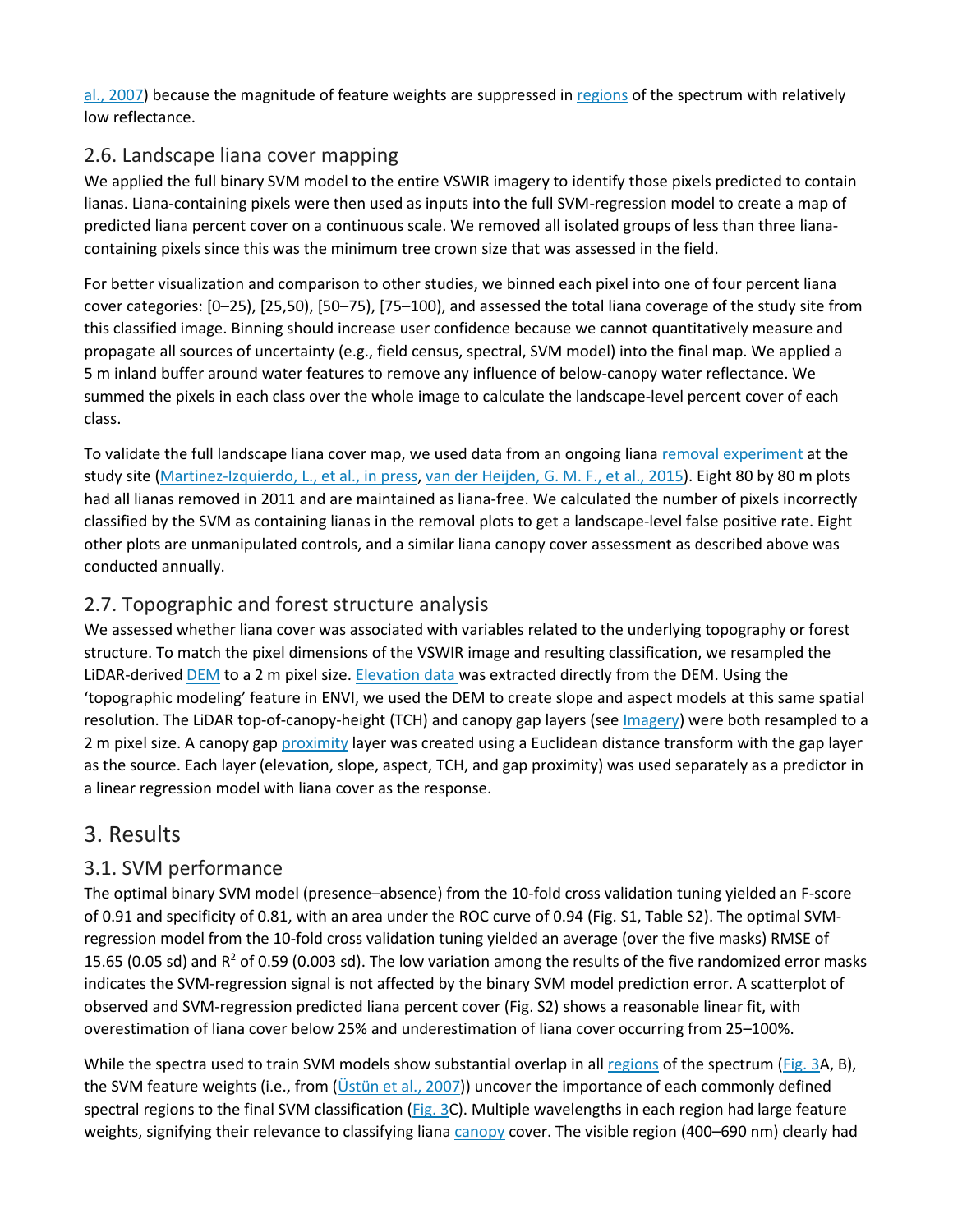the highest average feature weight, followed by the [near infrared](https://www.sciencedirect.com/topics/earth-and-planetary-sciences/near-infrared) (NIR, 700-1340 nm) and the shortwave infrared-1 (SWIR-1, 1420–1790 nm) regions [\(Fig. 3C](https://www.sciencedirect.com/science/article/pii/S0034425715302492#f0015)). The SWIR-2 (2010–2460 nm) region had the lowest average feature weights (70% lower than the visible) but is still important to the SVM classification.



Fig. 3. Spectra used to train the optimal severe liana cover SVM model are presented as (A) unstandardized and (B) standardized ( $\mu$  = 0,  $\sigma$  = 1) [reflectance](https://www.sciencedirect.com/topics/earth-and-planetary-sciences/reflectance) values. Lines are mean reflectance for training spectra (shading is  $\pm$  1 SD). The [standardization](https://www.sciencedirect.com/topics/earth-and-planetary-sciences/standardisation) of reflectance values in (B) removes the signal of reflectance magnitude or "brightness" such that relative differences in [regions](https://www.sciencedirect.com/topics/earth-and-planetary-sciences/region) of the spectrum are more apparent. Importance of each region to the SVM classification is shown in (C) with feature weights in gray with blue dashed lines representing the mean feature weight within each of the four spectral regions (visible, NIR, SWIR-1, SWIR-2).

#### 3.2. Landscape liana cover mapping

Applying the binary SVM to the full VSWIR image, we found liana present pixels covered 58.1% of the 1823 ha study site. The SVM-regression model predicted severe (75–100%) and high (50–75%) liana cover over 1.2% and 9.0% of the site, respectively [\(Fig 4,](https://www.sciencedirect.com/science/article/pii/S0034425715302492#f0020) Fig. S5). Moderate (25–50%) and low (1–25%) liana cover was predicted over 27.0% and 20.9% of the study site, respectively (Figs. S4 and S5). We focus on the severe and high liana cover classifications because they are more relevant to [forest ecology](https://www.sciencedirect.com/topics/earth-and-planetary-sciences/forest-ecology) (see [Discussion\)](https://www.sciencedirect.com/science/article/pii/S0034425715302492#s0085), and we are not confident in the low cover class given the RMSE of 15.65%. The combined liana absent and low liana cover classifications totaled 62.8% of the site. These calculations assume that the unclassified pixels (shaded or deciduous, see [Methods\)](https://www.sciencedirect.com/science/article/pii/S0034425715302492#s0010) of the image (24.2%) have the same distribution of liana cover.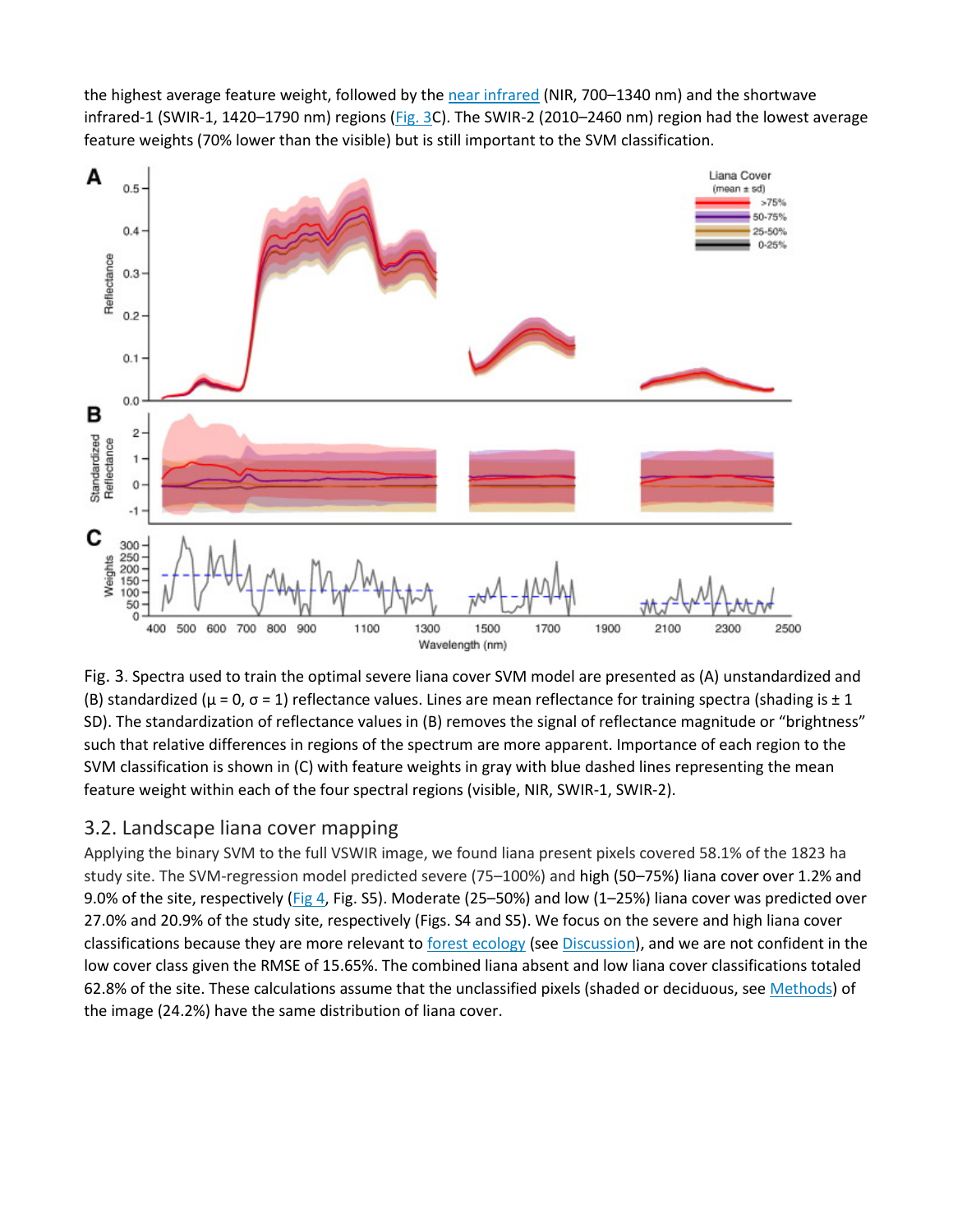

Fig. 4. Landscape liana cover from the SVM-regression model of the full VSWIR image overlaid on top of the [DEM](https://www.sciencedirect.com/topics/earth-and-planetary-sciences/digital-elevation-models) for the study site. Continuous liana cover values are binned into high [50–75%) and severe [75–100%) classes for better visualization. See Fig. S4 for a map of the other classes, and Fig. S5 for a map of the continuous range of liana cover.

Examining the classification of the liana experimental removal plots, we found that the SVM-regression model incorrectly classified an average of 4.1 ± 2.0% pixels as containing high-to-severe liana cover per removal plot (i.e., false positives from an area known to contain 0% liana cover). The false positive rates for the moderate and low liana cover classes were 21.5% and 19.5%, respectively. We did not validate the prediction of liana cover in the control plots of the liana [removal experiment](https://www.sciencedirect.com/topics/earth-and-planetary-sciences/removal-experiment) because we predict liana cover on a per-area basis, while the field estimates are on a per-crown basis. Incorporating the high-to-severe liana cover false positive error rate (4.1%), we estimate a landscape-scale presence of high-to-severe liana cover in the range of 6.1%-10.2%.

# 3.3. Topographic and forest structure analysis

We found marginal positive associations between liana cover and elevation or aspect [\(Fig. 5\)](https://www.sciencedirect.com/science/article/pii/S0034425715302492#f0025). In both cases less than 1% of the variation in liana cover was explained by elevation or aspect ( $R^2$ <sub>elevation</sub> = 0.004,  $R^2$ <sub>aspect</sub> = 0.002). Additionally, we found marginal negative associations between liana cover and the remaining variables [\(Fig. 5\)](https://www.sciencedirect.com/science/article/pii/S0034425715302492#f0025).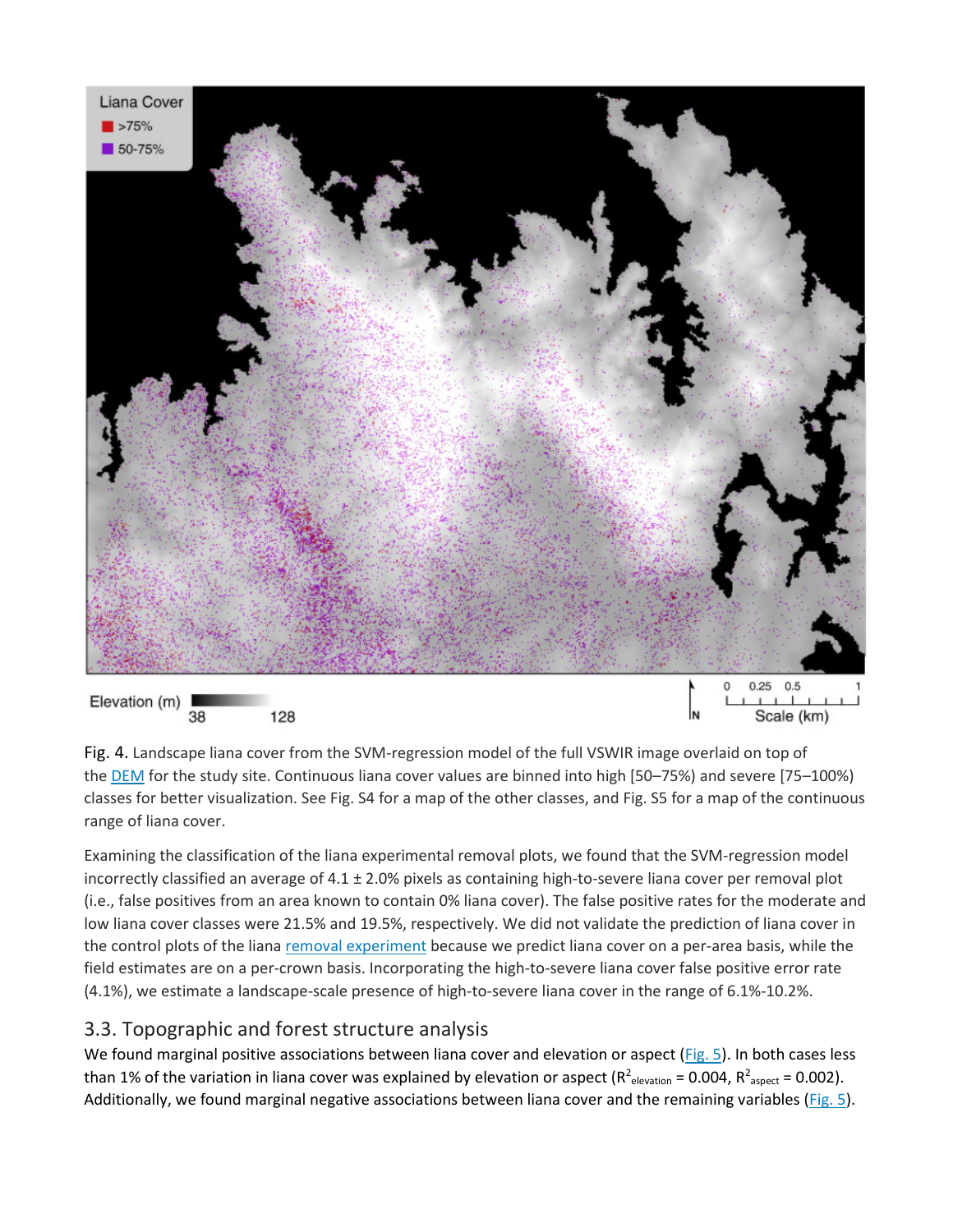

Slope and TCH both explained slightly higher, but still marginal, variation in liana cover ( $R^2$ <sub>slope</sub> = 0.01,  $R^2$ <sub>TCH</sub> = 0.03), while distance to gap explained less than 1% ( $R^2$ <sub>GapDist</sub> = 0.003).

Fig. 5. Associations between mapped continuous liana cover and topographic or forest structural variables (derived from 2 m resolution maps). Dashed line is the fitted linear regression line, with corresponding equation and  $R^2$  value in upper right corner of each panel.

# 4. Discussion

# 4.1. Landscape liana distribution

We developed a method to map the distribution of liana [canopy](https://www.sciencedirect.com/topics/earth-and-planetary-sciences/canopy) coverage at the landscape scale in a contiguous tropical forest. Of the over 1800 ha mapped at the study site, 6.1%–10.2% (111–186 ha) were identified as containing tree canopies with high-to-severe (> 50%) levels of liana cover. [Ingwell et al. \(2010\)](https://www.sciencedirect.com/science/article/pii/S0034425715302492#bb0155) reported that 16.0% of the 2127 tree crowns they surveyed on nearby Barro Colorado Island had a liana canopy cover > 75%, and 8.0% of tree crowns had 50–75% liana canopy cover. We find our landscape-scale estimates are consistent with those of three other plot-based estimates from Neotropical sites [\(van der Heijden et al., 2010\)](https://www.sciencedirect.com/science/article/pii/S0034425715302492#bb0135) [\(Fig. 6\)](https://www.sciencedirect.com/science/article/pii/S0034425715302492#f0030). The only other landscape-scale study of liana cover identified severe liana canopy cover across 1.5% and 3% of a Bolivian tropical forest [\(Foster et al., 2008\)](https://www.sciencedirect.com/science/article/pii/S0034425715302492#bb0115). Thus, we estimate our high-to-severe liana coverage to be generally lower than the range of reported values in other Neotropical forests, at least at the plot-level.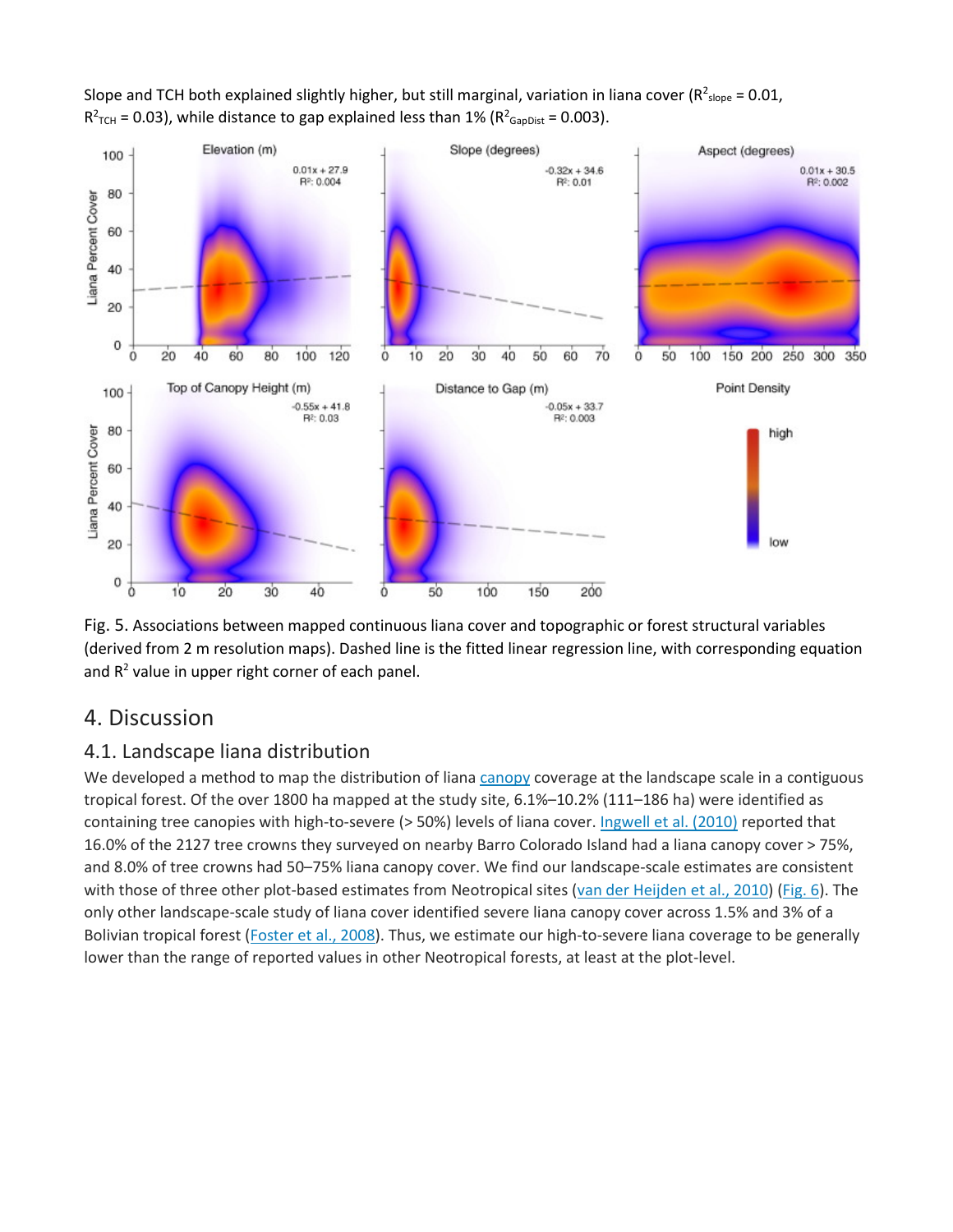

Fig. 6. Distribution of results from the landscape-scale map of this study in percent of pixels (black bars) compared to results from Table 1 in [\(van der Heijden et al., 2010\)](https://www.sciencedirect.com/science/article/pii/S0034425715302492#bb0135) in percent tree crowns (grey bars).

Our 58.1% liana presence from the binary classification matches up well with prior studies that found lianas were present in 53% [\(Ingwell et al., 2010\)](https://www.sciencedirect.com/science/article/pii/S0034425715302492#bb0155), 58% [\(van der Heijden & Phillips, 2009\)](https://www.sciencedirect.com/science/article/pii/S0034425715302492#bb0130), 42% [\(Putz, 1983\)](https://www.sciencedirect.com/science/article/pii/S0034425715302492#bb0250), and 47% [\(Putz, 1984\)](https://www.sciencedirect.com/science/article/pii/S0034425715302492#bb0255) of the trees in Neotropical forests. The presence–absence model applied to the full study site (Fig. S3) produced light diagonal striping resulting from a combination of the mosaicking procedure and/or large cross-track [brightness](https://www.sciencedirect.com/topics/earth-and-planetary-sciences/brightness) gradient not corrected by the BRDF model. This striping suggests that low view and/or illumination angle reduces the ability of SVM models to discriminate lianas and trees. If image post-processing is unable to remove these effects, collection of supplemental tree crown training data from affected areas might improve the SVM model predictions.

We did not find strong associations between severe liana cover and topography (slope/elevation/aspect) or forest structure (tree height/canopy gap proximity). Previous studies found that liana stem density is positively associated with treefall gaps (e.g., [Schnitzer & Carson, 2001\)](https://www.sciencedirect.com/science/article/pii/S0034425715302492#bb0285), higher [soil fertility](https://www.sciencedirect.com/topics/earth-and-planetary-sciences/soil-fertility) (but see [Dalling, J. W., et al.,](https://www.sciencedirect.com/science/article/pii/S0034425715302492#bb0095)  [2012,](https://www.sciencedirect.com/science/article/pii/S0034425715302492#bb0095) [Gentry, A., 1991,](https://www.sciencedirect.com/science/article/pii/S0034425715302492#bb0120) [Laurance, W., et al., 2001\)](https://www.sciencedirect.com/science/article/pii/S0034425715302492#bb0175), and flatter terrain [\(Dalling et al., 2012\)](https://www.sciencedirect.com/science/article/pii/S0034425715302492#bb0095). The disparity between our study and previous ones in this area may result from use of liana canopy cover in our analysis, whereas previous studies use liana stem locations. Liana canopies can grow tens of meters horizontally away from their [rooting](https://www.sciencedirect.com/topics/earth-and-planetary-sciences/rooting) point [\(Penalosa, J., 1984,](https://www.sciencedirect.com/science/article/pii/S0034425715302492#bb0215) [Putz, F. E., 1984\)](https://www.sciencedirect.com/science/article/pii/S0034425715302492#bb0255), thereby obscuring potential associations with either topography or forest structure in analyses of liana canopy cover. Another possible explanation for this discrepancy is the spatial grain used for the analyses in each study: the current study used a 2 m spatial grain to assess liana associations with topography and forest structure, whereas previous studies typically use larger spatial grains ( $\geq 20$  m).

The widespread severe liana coverage in tree canopies detected in this study at the plot and landscape scale has major implications for forest carbon dynamics, especially in the context of the reported Neotropical liana size and abundance increase relative to trees [\(Schnitzer, S. A. and Bongers, F., 2011,](https://www.sciencedirect.com/science/article/pii/S0034425715302492#bb0280) van der Heijden, G. M., et al., [2013\)](https://www.sciencedirect.com/science/article/pii/S0034425715302492#bb0145). Liana canopy cover is reported to increase significantly as rooted liana [basal area](https://www.sciencedirect.com/topics/earth-and-planetary-sciences/basal-area) increases in the surrounding 2 m of a tree [\(Ingwell et al., 2010\)](https://www.sciencedirect.com/science/article/pii/S0034425715302492#bb0155). Liana loadings are associated with reductions in the carbon gain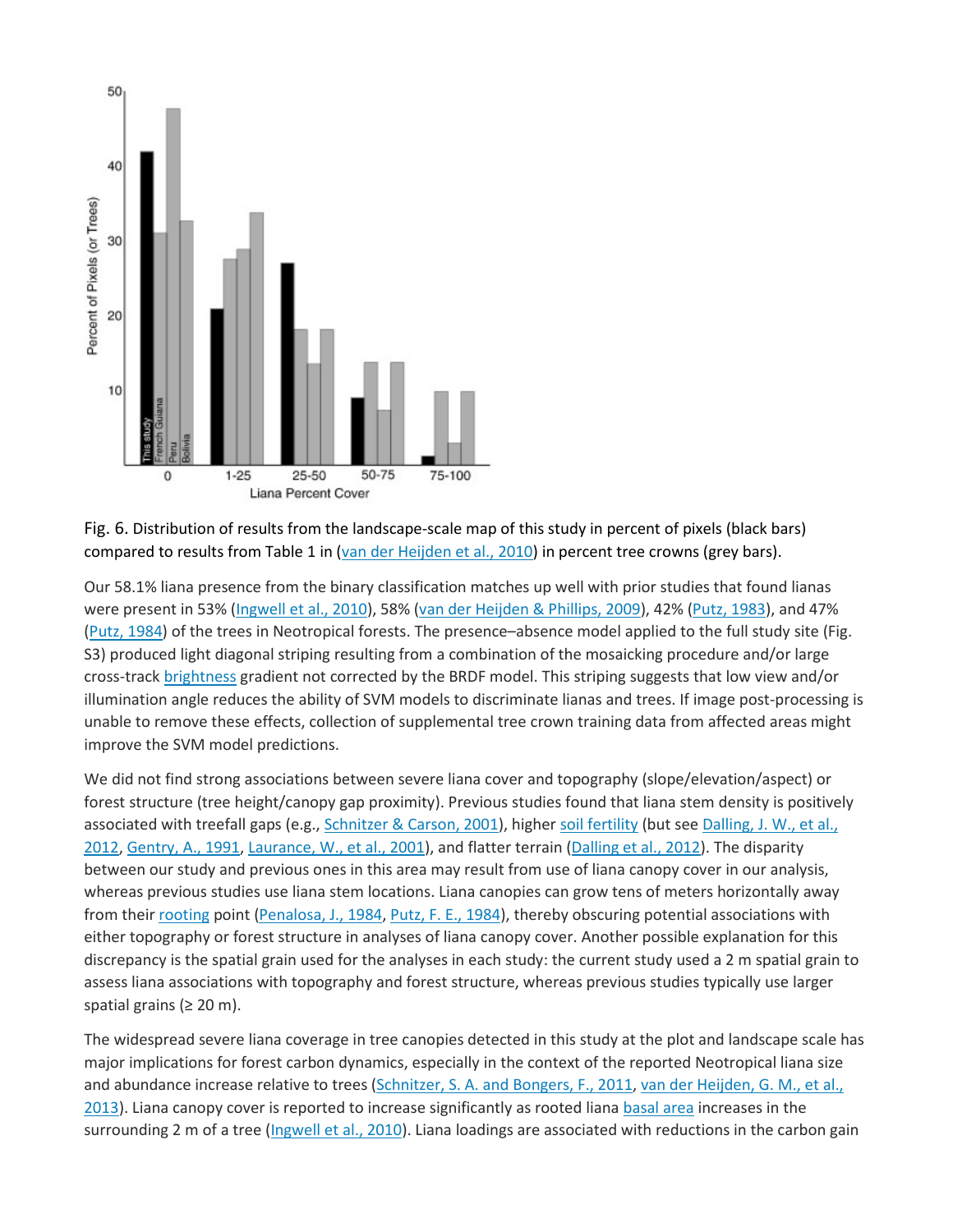of trees at the stand level by an average of 0.25 Mg C ha<sup>-1</sup> y<sup>-1</sup> [\(van der Heijden & Phillips, 2009\)](https://www.sciencedirect.com/science/article/pii/S0034425715302492#bb0130), and reduce net annual carbon gain by 76% compared to liana-free forest stands [\(van der Heijden et al., 2015\)](https://www.sciencedirect.com/science/article/pii/S0034425715302492#bb0140). While the former study did not estimate the liana canopy coverage of the trees measured, they did find that as the basal area of lianas entering tree canopies increased, the growth rates of those trees strongly decreased (see also Schnitzer & [Carson, 2010\)](https://www.sciencedirect.com/science/article/pii/S0034425715302492#bb0290). In fact, [Ingwell et al. \(2010\)](https://www.sciencedirect.com/science/article/pii/S0034425715302492#bb0155) found that the mortality rate of trees with ≥ 75% liana canopy cover was double that of trees supporting no lianas. If high-to-severe liana canopy cover is between 6.1% and 10.2% of this tropical forest landscape, and increasing annually, the impact on forest [carbon storage](https://www.sciencedirect.com/topics/earth-and-planetary-sciences/carbon-sequestration) could be substantial. The current and future impact of lianas on forest level carbon dynamics should be represented in global dynamic [vegetation](https://www.sciencedirect.com/topics/earth-and-planetary-sciences/vegetation-dynamics) models by combining the results from [experimental studies](https://www.sciencedirect.com/topics/earth-and-planetary-sciences/experimental-study) of the effect of lianas on forest carbon with [remote sensing](https://www.sciencedirect.com/topics/earth-and-planetary-sciences/remote-sensing) detection of their distribution and abundance.

#### 4.2. A new approach to liana mapping

Although we focus on high and severe liana canopy cover, we are confident in detecting liana cover as low as 25% (Fig. S4). This level of resolution exceeds the previous liana detection threshold from a study by Kalacska et [al. \(2007\),](https://www.sciencedirect.com/science/article/pii/S0034425715302492#bb0160) which found low testing error rates ( $\approx$  14%) in discriminating tree crowns with liana coverage > 40% from tree crowns with no lianas. The high accuracy of the presence–absence model was encouraging but further study is needed to verify the lower levels of liana cover (< 25%). Continuing investigation into the lower threshold of liana detection using SVM models will be valuable because even low levels of [infestation](https://www.sciencedirect.com/topics/earth-and-planetary-sciences/infestation) can affect tree growth [\(Schnitzer & Carson, 2010\)](https://www.sciencedirect.com/science/article/pii/S0034425715302492#bb0290).

The success of the SVM approach in distinguishing liana cover from no liana cover can be attributed in part to its use of the entire spectrum in the model. Every [region](https://www.sciencedirect.com/topics/earth-and-planetary-sciences/region) of the spectrum was found to be important to the final model, with the visible region ranking the highest in average feature weight [\(Fig. 3C](https://www.sciencedirect.com/science/article/pii/S0034425715302492#f0015)). The higher [reflectance](https://www.sciencedirect.com/topics/earth-and-planetary-sciences/reflectance) in the visible region has been previously reported (Table S1), and related to the globally lower area-based leaf [chlorophyll](https://www.sciencedirect.com/topics/earth-and-planetary-sciences/chlorophyll) content of lianas compared to trees [\(Asner & Martin, 2012\)](https://www.sciencedirect.com/science/article/pii/S0034425715302492#bb0015). Most non-machine learning classification methods cannot incorporate the full range of data from [imaging spectrometers\(](https://www.sciencedirect.com/topics/earth-and-planetary-sciences/imaging-spectrometer)often in excess of 100 bands). This loss of relevant information may lead to a reduction in classification accuracy and may have contributed to the lack of successful liana [mapping methods](https://www.sciencedirect.com/topics/earth-and-planetary-sciences/mapping-method) to date. Moreover, the very high [signal-to-noise](https://www.sciencedirect.com/topics/earth-and-planetary-sciences/signal-to-noise-ratios)  [ratio](https://www.sciencedirect.com/topics/earth-and-planetary-sciences/signal-to-noise-ratios) of the VSWIR [spectrometer](https://www.sciencedirect.com/topics/earth-and-planetary-sciences/spectrometer) increases the likelihood of accurately distinguishing levels of liana cover.

This study was performed on imagery collected from a moist forest during the annual dry season. Previous studies in nearby forests in Panama have shown the differences between the reflectance spectra of lianas and trees are most pronounced in seasonally dry forests [\(Castro-Esau, K., et al., 2004,](https://www.sciencedirect.com/science/article/pii/S0034425715302492#bb0055) [Sánchez-Azofeifa, G. A., et al.,](https://www.sciencedirect.com/science/article/pii/S0034425715302492#bb0275)  [2009\)](https://www.sciencedirect.com/science/article/pii/S0034425715302492#bb0275) and during the dry season [\(Hesketh & Sánchez-Azofeifa, 2012\)](https://www.sciencedirect.com/science/article/pii/S0034425715302492#bb0150), but tend to converge in aseasonal forests and during the wet season [\(Sánchez-Azofeifa et al., 2009\)](https://www.sciencedirect.com/science/article/pii/S0034425715302492#bb0275). We are not referring to the effect of deciduous species, as deciduous pixels were removed from the model training and predictions using the [NDVI](https://www.sciencedirect.com/topics/earth-and-planetary-sciences/normalized-difference-vegetation-index) and near [infrared](https://www.sciencedirect.com/topics/earth-and-planetary-sciences/near-infrared) filtering. Whether the methods presented here would achieve similar detection accuracies during the wet season at this site or in aseasonal forests needs to be explored. However, because liana leaf chemistry differs even in wet forests [\(Asner & Martin, 2012\)](https://www.sciencedirect.com/science/article/pii/S0034425715302492#bb0015), our ability to discriminate subtle differences in leaf chemistry using imaging [spectroscopy](https://www.sciencedirect.com/topics/earth-and-planetary-sciences/spectroscopy) and SVM algorithms may allow differentiation of lianas from trees even in wet forests or during the wet season in seasonal forests.

Several additional factors may affect the accuracy of predicted liana cover in this study. The [time lag](https://www.sciencedirect.com/topics/earth-and-planetary-sciences/time-lag) (15– 18 months) between the airborne image acquisition and field data collection allows for unknown increases and/or decreases in liana cover. While this introduces some uncertainty into the final predictions, this relatively short time period should not substantially alter our results. Lianas appear to have faster population [dynamics](https://www.sciencedirect.com/topics/earth-and-planetary-sciences/population-dynamics) than do trees, but liana [turnover](https://www.sciencedirect.com/topics/earth-and-planetary-sciences/turnover) occurs over a period of years, not months [\(Ingwell, L. L., et al.,](https://www.sciencedirect.com/science/article/pii/S0034425715302492#bb0155)  [2010,](https://www.sciencedirect.com/science/article/pii/S0034425715302492#bb0155) [Phillips, O. L., et al., 2005\)](https://www.sciencedirect.com/science/article/pii/S0034425715302492#bb0240). Furthermore, annual [forest canopy](https://www.sciencedirect.com/topics/earth-and-planetary-sciences/forest-canopy) productivity (leaf, flower, fruit, and twig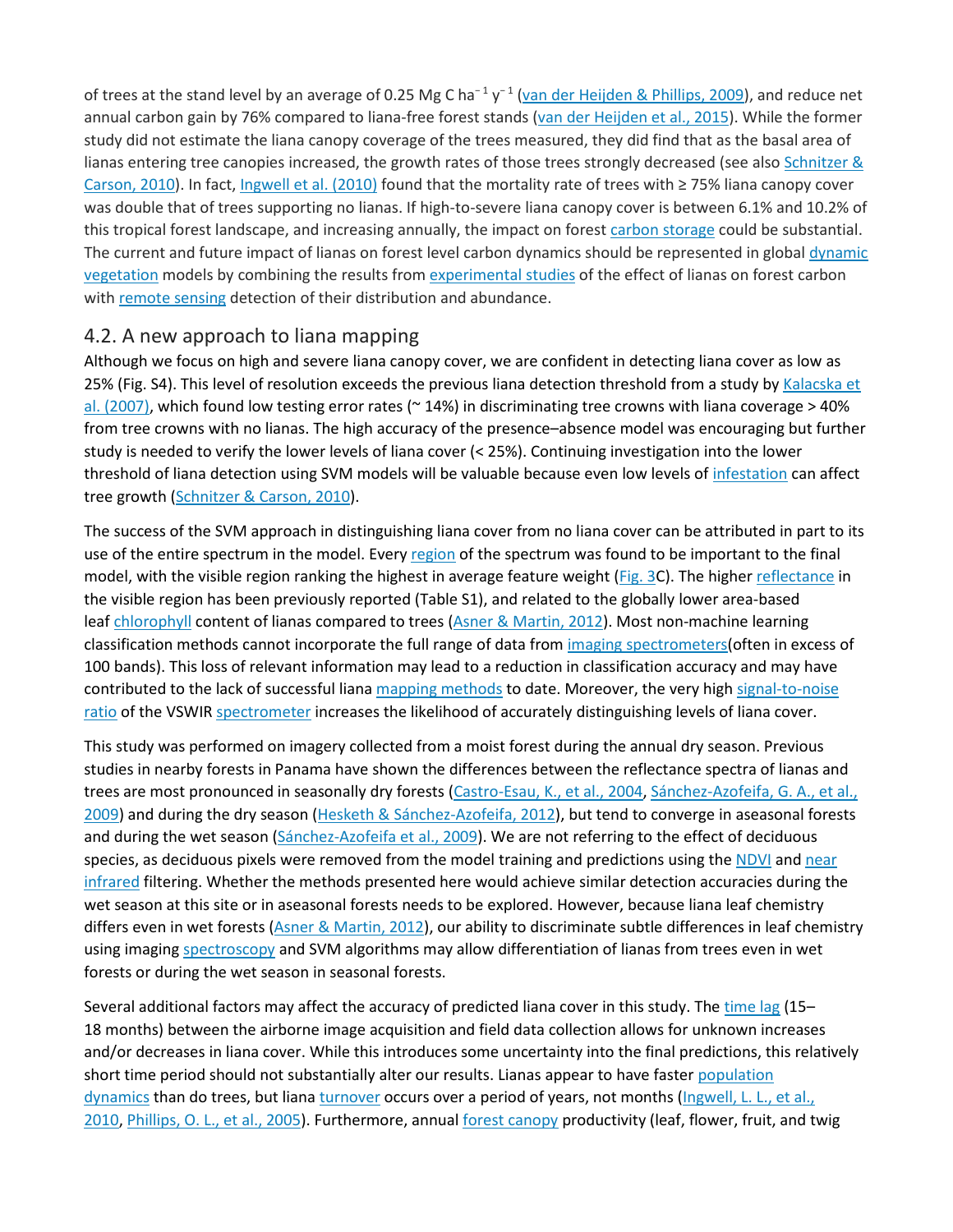production) in the control plots of the Gigante liana removal study did not vary from 2011 until 2014 (van der [Heijden et al., 2015\)](https://www.sciencedirect.com/science/article/pii/S0034425715302492#bb0140) which was the time period of the current study. The extent to which high [species](https://www.sciencedirect.com/topics/earth-and-planetary-sciences/species-richness)  [richness](https://www.sciencedirect.com/topics/earth-and-planetary-sciences/species-richness) (either liana or tree or both) affects our results is unknown, but could introduce additional uncertainty. Many trees, especially those with severe liana cover, have multiple liana species in their crowns, potentially leading to less distinct [spectral reflectances](https://www.sciencedirect.com/topics/earth-and-planetary-sciences/spectral-reflectance)ignatures. However, the generalized chemical, physical, and spectral differences between species of lianas and trees presented in Table S1 may mean species richness does not have a large impact on the ability to discriminate lianas and trees using imaging spectroscopy. Expansion of this methodology to additional sites and the collection of species-specific data on tree crown occupation will help to reveal potential sources of uncertainty as this approach matures toward operational status.

By combining ground-based canopy censuses with high-resolution imaging spectroscopy and machine learning algorithms, we have demonstrated the potential of mapping liana abundance at the landscape scale in Neotropical forests — a capacity that we previously lacked. The refinement and deployment of these tools will be critical in verifying, quantifying, and monitoring the increase of lianas relative to trees across the tropics. Moreover, landscape-scale maps will integral in helping to identify the mechanisms underlying increases in liana abundance across the tropics. By uncovering the scale, velocity, and drivers of the liana increase can we truly begin to understand what impact it will have on the role of tropical forests in the global climate system and [carbon cycle.](https://www.sciencedirect.com/topics/earth-and-planetary-sciences/carbon-cycle)

# Acknowledgments

We thank B. Fadrique, J. Malcomb, A. Quebbeman, S. Senkewitz, G. Williams, and M. Zapata for their assistance with [field work](https://www.sciencedirect.com/topics/earth-and-planetary-sciences/fieldwork) and tree crown [digitization.](https://www.sciencedirect.com/topics/earth-and-planetary-sciences/digitization) N. Vaughn, C. Anderson, R. Martin, D. Knapp, J.B. Féret, and P. Brodrick assisted with collection, processing, and analysis of remotely sensed data. R. Burnham, I. Ibanez, C. Dick, and K. Bergen gave helpful comments on the manuscript. Logistical support was provided by H. Muller-Landau, M. Solano, and the Smithsonian Tropical Research Institute. This study was supported by the John D. and Catherine T. MacArthur Foundation, the NASA Earth and Space Science Fellowship Program (to DCM), the National Science Foundation [\(NSF-DEB 0613666,](https://www.sciencedirect.com/science/article/pii/S0034425715302492#gts0015) [NSF-DEB 0845071,](https://www.sciencedirect.com/science/article/pii/S0034425715302492#gts0015) and [NSF-DEB 101943](https://www.sciencedirect.com/science/article/pii/S0034425715302492#gts0015) to [SAS,](https://www.sciencedirect.com/topics/earth-and-planetary-sciences/sas) and a NSF Graduate Research Fellowship to DCM), the University of Michigan Department of [Ecology](https://www.sciencedirect.com/topics/earth-and-planetary-sciences/ecology) and Evolutionary Biology (to DCM), and the University of Michigan Rackham Graduate School (to DCM). Airborne data collection was supported by a Grantham Foundation for the Protection of the Environment grant (to GPA). The Carnegie Airborne [Observatory](https://www.sciencedirect.com/topics/earth-and-planetary-sciences/observatory) is supported by the John D. and Catherine T. MacArthur Foundation, Avatar Alliance Foundation, Mary Anne Nyburg Baker and G. Leonard Baker Jr., and William R. Hearst III.

# References

- Álvarez-Cansino, L., Schnitzer, S. A., Reid, J. P., & Powers, J. S. (2015). Liana competition with tropical trees varies seasonally but not with tree species identity. *Ecology*, *96*(1), 39–4[5 http://doi.org/10.1890/14-1002.1.](http://doi.org/10.1890/14-1002.1)
- Asner, G. P., & Martin, R. E. (2010). Canopy phylogenetic, chemical and spectral assembly in a lowland Amazonian forest. *New Phytologist, 189*(4), 999–1012 [http://doi.org/10.1111/j.1469-](http://doi.org/10.1111/j.1469-8137.2010.03549.x) [8137.2010.03549.x.](http://doi.org/10.1111/j.1469-8137.2010.03549.x)
- Asner, G. P., & Martin, R. E. (2012). Contrasting leaf chemical traits in tropical lianas and trees: Implications for future forest composition. *Ecology Letters, 15*(9), 1001–1007http://doi.org/10.1111/j.1461- 0248.2012.01821.x.
- Asner, G. P., Knapp, D. E., Boardman, J., Green, R. O., Kennedy-Bowdoin, T., Eastwood, M.,et al. (2012).Carnegie airborne observatory-2: Increasing science data dimensionality via high-fidelity multi-sensor fusion. *Remote Sensing of Environment, 124*, 454–465.
- Asner, G. P., Knapp, D. E., Kennedy-Bowdoin, T., Jones, M. O., Martin, R. E., Boardman, J., &Field, C. B. (2007).Carnegie airborne observatory: In-flight fusion of hyperspectral imaging and waveform light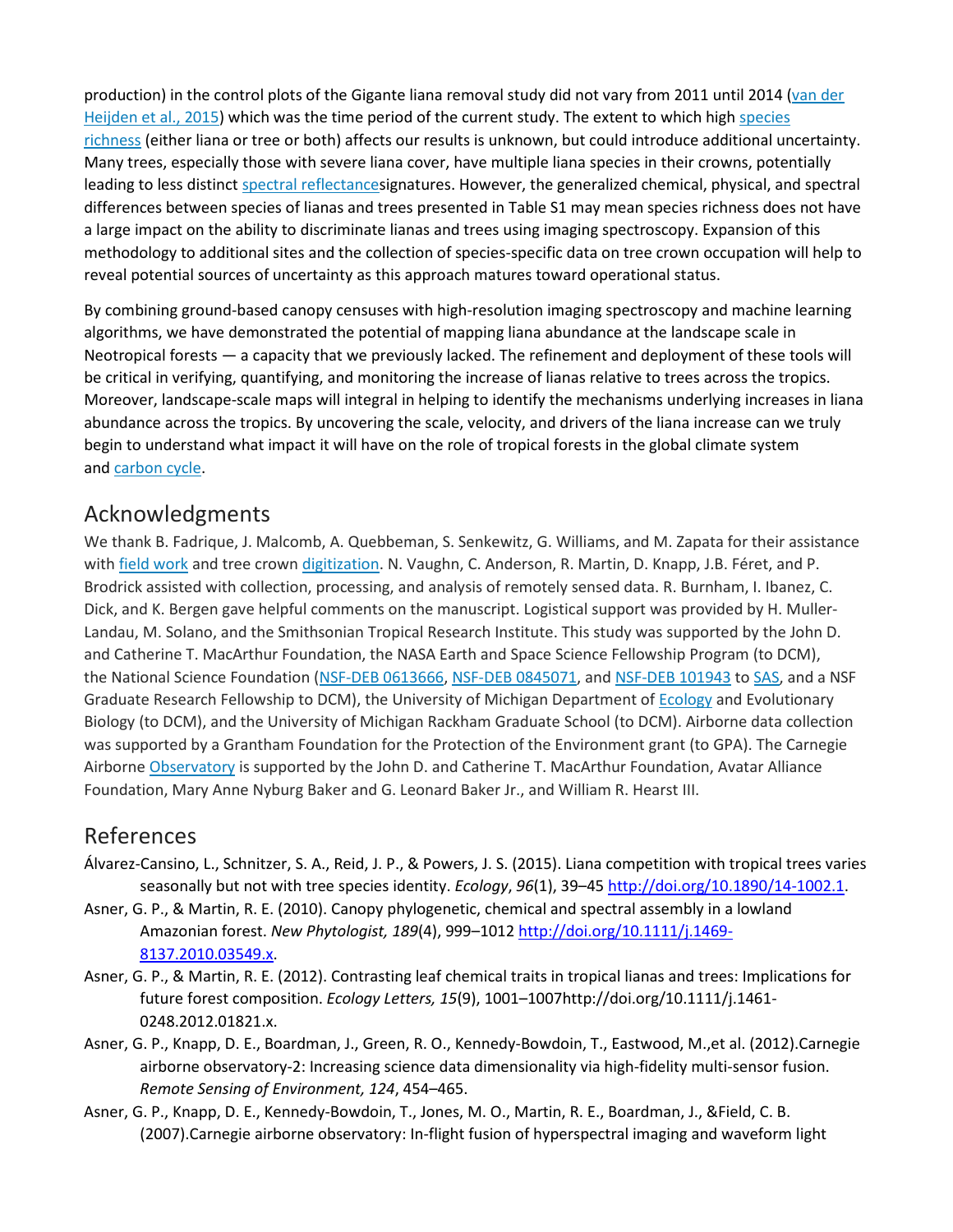detection and ranging for three-dimensional studies of ecosystems. *Journal of Applied Remote Sensing,1*(1), 01353[6 http://doi.org/10.1117/1.2794018.](http://doi.org/10.1117/1.2794018)

- Baldeck, C. A., Asner, G. P., Martin, R. E., Anderson, C. B., Knapp, D. E., Kellner, J. R., &Wright, S. J. (2015). Operational tree species mapping in a diverse tropical forest with airborne imaging spectroscopy. PLoS One, 10(7), e0118403–e0118421 [http://doi.org/10.1371/journal.pone.0118403.](http://doi.org/10.1371/journal.pone.0118403)
- Ben-Hur, A., & Weston, J. (2009). A User's Guide to Support Vector Machines. *Methods in Molecular Biology, Vol. 609*. (pp.223–239). Totowa, NJ: Humana Press [http://doi.org/10.1007/978-1-60327-241-4\\_13.](http://doi.org/10.1007/978-1-60327-241-4_13)
- Benítez-Malvido, J., & Martinez-Ramos, M. (2003). Impact of forest fragmentation on understory plant species richness in Amazonia. *Conservation Biology*, 17(2), 389–400.
- Bohlman, S. A. (2010). Landscape patterns and environmental controls of deciduousness in forests of central Panama. *Global Ecology and Biogeography*,19(3), 376–385 [http://doi.org/10.1111/j.1466-](http://doi.org/10.1111/j.1466-8238.2009.00518.x) [8238.2009.00518.x.](http://doi.org/10.1111/j.1466-8238.2009.00518.x)
- Brienen, R. J. W., Phillips, O. L., Feldpausch, T. R., Gloor, E., Baker, T. R., Lloyd, J., et al. (2015).Long-term decline of the Amazon carbon sink. *Nature, 519*(7543), 344–348http://doi.org/10.1038/nature14283.
- Castro-Esau, K., Sánchez-Azofeifa, G. A., & Caelli, T. (2004). Discrimination of lianas and trees with leaf-level hyperspectral data. *Remote Sensing of Environment*, 90(3),353–372 [http://doi.org/10.1016/j.rse.2004.01.013.](http://doi.org/10.1016/j.rse.2004.01.013)
- CDIAC (2012). *Global Carbon Project: Full Global Carbon Budget. U.S. Department of Energy*. (Retrieved from [http://cdiac.ornl.gov/\)](http://cdiac.ornl.gov/).
- Chave, J., Olivier, J., Bongers, F., Châtelet, P., Forget, P. -M., Van Der Meer, P., et al. (2008).Above-ground biomass and productivity in a rain forest of eastern South America. *Journal of Tropical Ecology*, 24(04), 355–366 [http://doi.org/10.1017/S0266467408005075.](http://doi.org/10.1017/S0266467408005075)
- Clark, D. B., & Clark, D. A. (1990). Distribution and effects on tree growth of lianas and woody hemiepiphytes in a Costa Rican tropical wet forest. *Journal of Tropical Ecology*, 6(3), 321–331.
- Colgan, M. S., Baldeck, C. A., Féret, J. -B., & Asner, G. P. (2012). Mapping savanna tree species at ecosystem scales using support vector machine classification and BRDF correction on airborne hyperspectral and LiDAR data. *Remote Sensing*, 4, 3462–3480.
- Condit, R., Watts, K., Bohlman, S. A., Perez, R., Foster, R. B., & Hubbell, S. P. (2000). Quantifying the deciduousness of tropical forest canopies under varying climates. *Journal of Vegetation Science*, 11(5), 649–658.
- Condit, R. (1998). *Tropical Forest Census Plots*, 1–224.
- Cortes, C., & Vapnik, V. (1995). Support-vector networks. *Machine Learning*, 20(3),273– 297.http://dx.doi.org/10.1007/BF00994018.
- Dalling, J. W., Schnitzer, S. A., Baldeck, C., Harms, K. E., John, R., Mangan, S. A., et al. (2012). Resource-based habitat associations in a neotropical liana community. *The Journal of Ecology*, 100(5), 1174– 1182.http://dx.doi.org/10.1111/j.1365-2745.2012.01989.x.
- DeWalt, S., & Chave, J. (2004). Structure and biomass of four lowland Neotropical forests. *Biotropica,* 36(1), 7– 19.
- Duran, S. M., & Gianoli, E. (2013). A mechanistic explanation for global patterns of liana abundance and distribution. *Biology Letters*, 166(4), 20130301.http://dx.doi.org/10.1086/431250.
- Féret, J. -B., & Asner, G. P. (2012). Tree species discrimination in tropical forests using airborne imaging spectroscopy. *IEEE Transactions on Geoscience and Remote Sensing, 51*(1), 73–84. http://dx.doi.org/10.1109/TGRS.2012.2199323.
- Foster, J., Townsend, P., & Zganjar, C. (2008). Spatial and temporal patterns of gap dominance by low-canopy lianas detected using EO-1 Hyperion and Landsat Thematic Mapper. *Remote Sensing of Environment*, 112(5), 2104–2117. http://dx.doi.org/10.1016/j.rse.2007.07.027.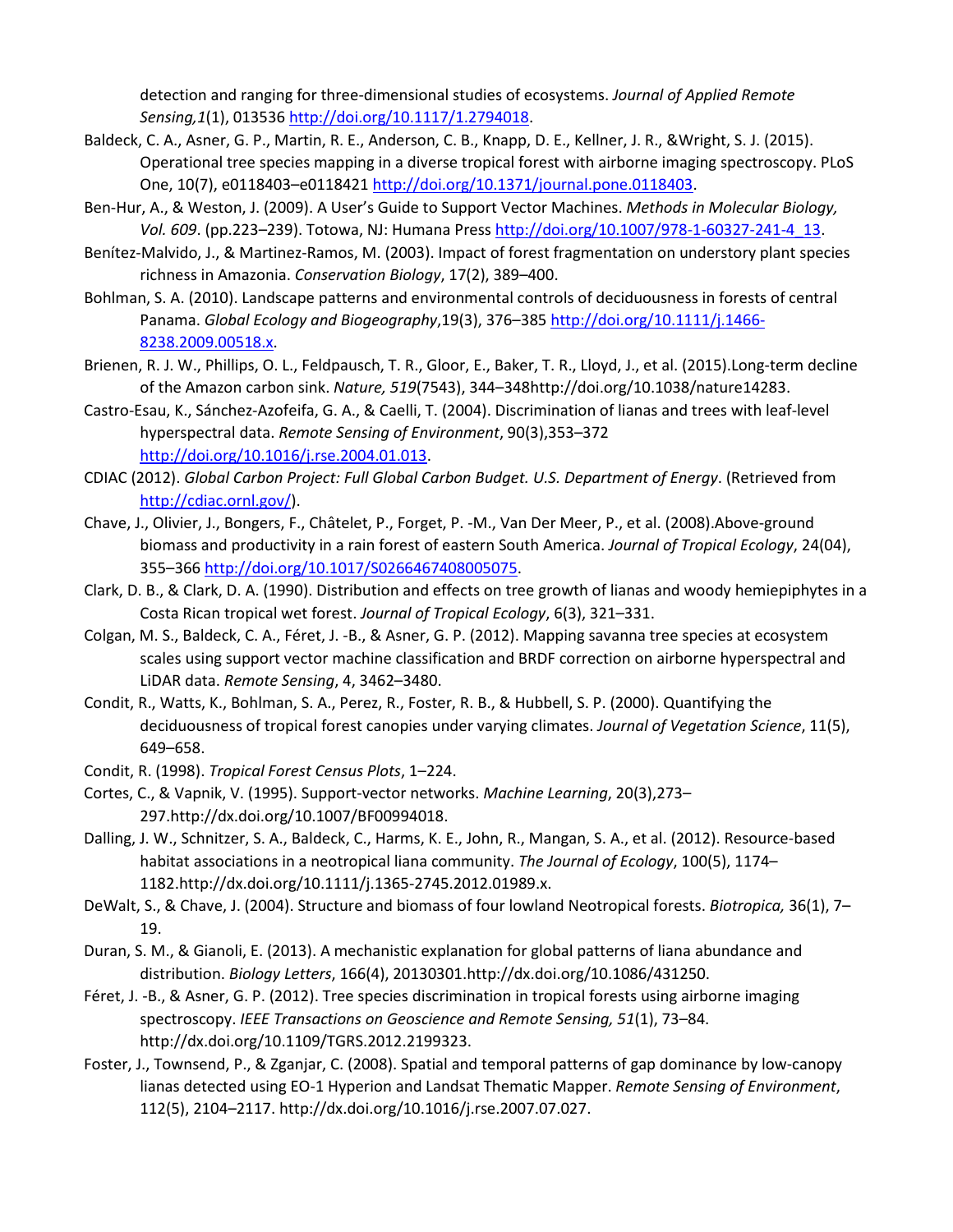- Gentry, A. (1991). The distribution and evolution of climbing plants. *The Biology of Vines* (pp. 3–50). Cambridge: Cambridge University Press.
- Gualtieri, J. A., & Cromp, R. F. (1999). Support vector machines for hyperspectral remote sensing classification. In R. J. Mericsko (Ed.), *Presented at the The 27th AIPR Workshop: Advances in computer-assisted recognition, SPIE*. Vol. 3584. (pp. 221–232). http://dx.doi.org/10.1117/12.339824.
- Hesketh, M., & Sánchez-Azofeifa, G. A. (2012). The effect of seasonal spectral variation on species classification in the Panamanian tropical forest. *Remote Sensing of Environment, 118*,73– 82.http://dx.doi.org/10.1016/j.rse.2011.11.005.
- Ingwell, L. L., Wright, S. J., Becklund, K. K., Hubbell, S. P., & Schnitzer, S. A. (2010). The impact of lianas on 10 years of tree growth and mortality on Barro Colorado Island, Panama. *The Journal of Ecology, 98*(4), 879–887.http://dx.doi.org/10.1111/j.1365-2745.2010.01676.x.
- Kalacska, M., Bohlman, S., Sánchez-Azofeifa, G. A., Castro-Esau, K., & Caelli, T. (2007). Hyperspectral discrimination of tropical dry forest lianas and trees: Comparative data reduction approaches at the leaf and canopy levels. *Remote Sensing of Environment, 109*(4), 406– 415.http://dx.doi.org/10.1016/j.rse.2007.01.012.
- Kampe, T. U., Asner, G. P., Green, R. O., Eastwood, M., Johnson, B. R., & Kuester, M. (2010). Advances in airborne remote sensing of ecosystem processes and properties: Toward high-quality measurement on a global scale. In W. Gao, T. J. Jackson, & J. Wang (Eds.), *Presented at the SPIE optical engineering + applications. SPIE, Vol. 7809*. (pp. 78090J).http://dx.doi.org/10.1117/12.859455(–13).
- Laurance, W., Oliveira, A., Laurance, S., Condit, R., Nascimento, H., Sanchez-Thorin, A., et al. (2004). Pervasive alteration of tree communities in undisturbed Amazonian forests. *Nature, 428*(6979), 171–175.
- Laurance, W., Perez-Salicrup, D.R., Delamonica, P., Fearnside, P., D'Angelo, S., Jerozolinski, A., et al. (2001). Rain forest fragmentation and the structure of Amazonian liana communities. *Ecology, 82*(1), 105–116.
- Le Quere, C., Moriarty, R., Andrew, R. M., Peters, G. P., Ciais, P., Friedlingstein, P., et al. (2014). Global carbon budget 2014. *Earth System Science Data Discussions, 7*(2), 521–610http://doi.org/10.5194/essdd-7-521- 2014.
- Martinez-Izquierdo, L., Muriel-Garcia, M., Powers, J. S., & Schnitzer, S. A. (2016). Lianas suppress seedling growth and survival of 14 tree species in a Panamanian tropical forest. *Ecology* (in press).
- Melgani, F., & Bruzzone, L. (2004). Classification of hyperspectral remote sensing images with support vector machines. *IEEE Transactions on Geoscience and Remote Sensing, 42*(8), 1778– 1790.http://dx.doi.org/10.1109/TGRS.2004.831865.
- Meyer, T. (2012). *Misc functions of the Department of Statistics (e1071). R package version 1.6-1.*
- Mountrakis, G., Im, J., & Ogole, C. (2011). Support vector machines in remote sensing: Areview. *ISPRS Journal of Photogrammetry and Remote Sensing, 66*(3), 247– 259.http://dx.doi.org/10.1016/j.isprsjprs.2010.11.001.
- Nabe-Nielsen, J., Kollmann, J., & Pena-Claros, M. (2009). Effects of liana load, tree diameter and distances between conspecifics on seed production in tropical timber trees. *Forest Ecology and Management, 257*(3), 987–993.http://dx.doi.org/10.1016/j.foreco.2008.10.033.
- Pan, Y., Birdsey, R. A., Fang, J., Houghton, R., Kauppi, P. E., Kurz, W. A., et al. (2011). A large and persistent carbon sink in the world's forests*. Science, 333*(6045), 988– 993.http://dx.doi.org/10.1126/science.1201609.
- Penalosa, J. (1984). Basal branching and vegetative spread in two tropical rain forest lianas. *Biotropica, 16*,1–9.
- Perez-Salicrup, D. R. (2001). Effect of liana cutting on tree regeneration in a liana forest in Amazonian Bolivia. *Ecology, 82*(2), 389–396.
- Perez-Salicrup, D. R., Sork, V., & Putz, F. E. (2001). Lianas and trees in a liana forest of Amazonian Bolivia. *Biotropica, 33*(1), 34–47.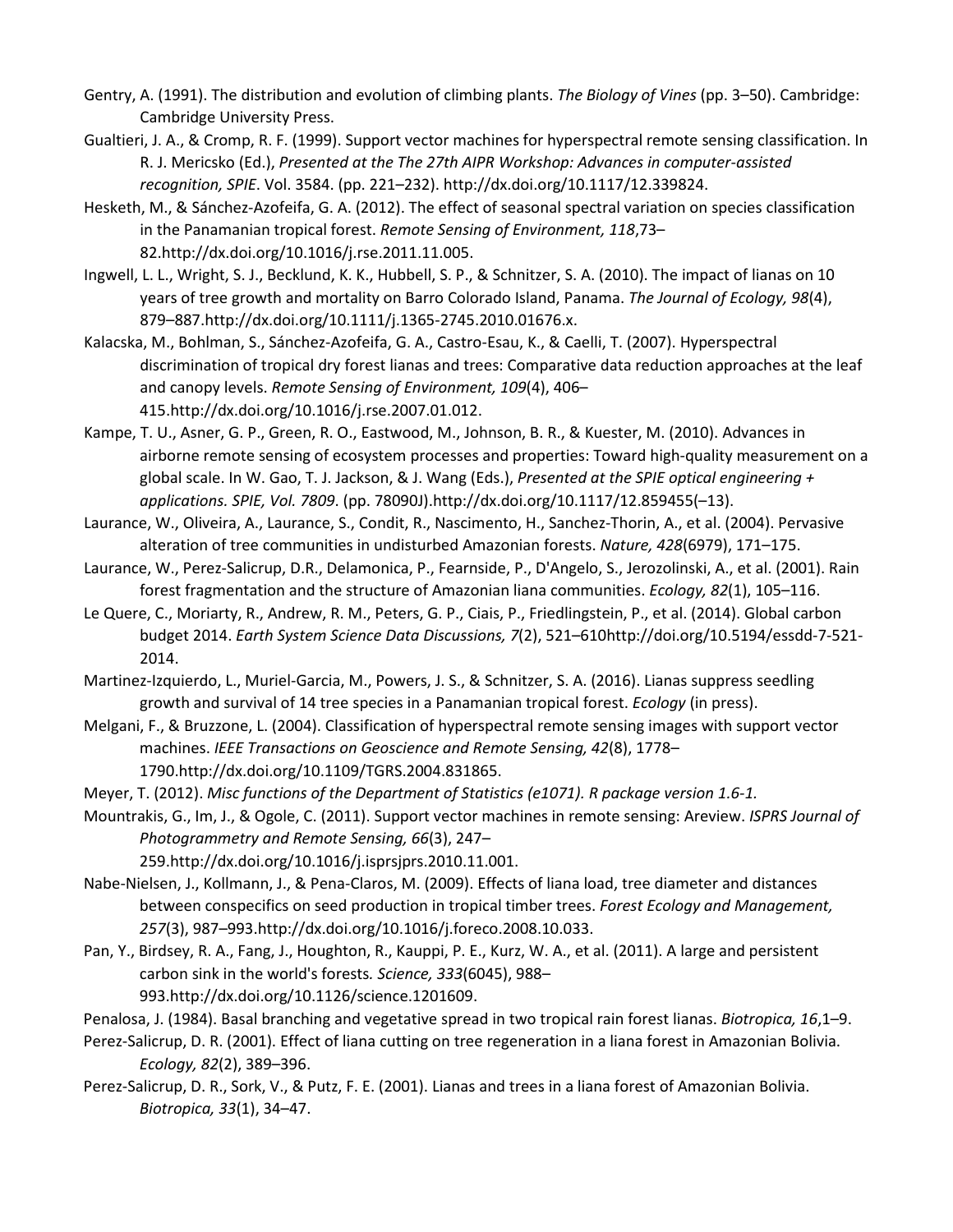- Phillips, O. L., Aragão, L. E. O. C., Lewis, S. L., Fisher, J. B., Lloyd, J., Lopez-Gonzalez, G., et al. (2009). Drought sensitivity of the Amazon rainforest. *Science, 323*(5919), 1344– 1347.http://dx.doi.org/10.1126/science.1164033
- Phillips, O. L., Baker, T., Arroyo, L., & Higuchi, N. (2004). Pattern and process in Amazon tree turnover, 1976– 2001. *Philosophical Transactions of the Royal Society, B: Biological Sciences, 359*, 381–407.
- Phillips, O. L., Martinez, R., Mendoza, A., Baker, T., & Vargas, P. (2005). Large lianas as hyper dynamic elements of the tropical forest canopy. *Ecology, 86*(5), 1250–1258.
- Phillips, O. L., Vasquez Martinez, R., Arroyo, L., Baker, T. R., Killeen, T., Lewis, S. L., et al. (2002). Increasing dominance of large lianas in Amazonian forests. *Nature, 418*(6899), 770– 774.http://dx.doi.org/10.1038/nature00926.
- Putz,F.E.(1984).The natural history of lianas on Barro Colorado Island, Panama. *Ecology, 65*(6), 1713–1724.
- Putz, F. E., & Windsor, D. M. (1987). Liana phenology on Barro Colorado Island, Panama. *Biotropica, 19*(4), 334– 341.
- R Development Core Team (2014). *R: A language and environment for statistical computing*. Vienna, Austria: R Foundation for Statistical Computing (Retrieved from [http://www.R-project.org/\)](http://www.r-project.org/).
- SAGA GIS (2014). *System for automated geoscientific analyses/SAGA User Group Association*. [\(www.saga](http://www.saga-gis.org/)[gis.org\)](http://www.saga-gis.org/).
- Sánchez-Azofeifa, G. A., Castro, K., Wright, S. J., Gamon, J., Kalacska, M., Rivard, B., et al. (2009). Differences in leaf traits, leaf internal structure, and spectral reflectance between two communities of lianas and trees: Implications for remote sensing in tropical environments. *Remote Sensing of Environment, 113*(10), 2076–2088.http://dx.doi.org/10.1016/j.rse.2009.05.013.
- Schnitzer, S. A., & Bongers, F. (2011). Increasing liana abundance and biomass in tropical forests: emerging patterns and putative mechanisms. *Ecology Letters, 14*(4),397–406http://doi.org/10.1111/j.1461- 0248.2011.01590.x
- Schnitzer, S. A., & Carson, W. (2001). Treefall gaps and the maintenance of species diversity in a tropical forest. *Ecology, 82*(4), 913–919.
- Schnitzer, S. A., & Carson, W. (2010). Lianas suppress tree regeneration and diversity in treefall gaps. *Ecology Letters, 13*(7), 849–857.
- Schnitzer, S. A., Mangan, S. A., Dalling, J. W., Baldeck, C. A., Hubbell, S. P., Ledo, A., et al. (2012). Liana abundance, diversity, and distribution on Barro Colorado Island, Panama. *PLoS One, 7*(12), e52114 [http://doi.org/10.1371/journal.pone.0052114.](http://doi.org/10.1371/journal.pone.0052114)
- Schnitzer, S. A., van der Heijden, G., Mascaro, J., & Carson, W. P. (2014). Lianas in gaps reduce carbon accumulation in a tropical forest. *Ecology, 95*(11), 3008–3017.http://dx.doi.org/10.1890/13-1718.1.
- Stewart, R. H., Stewart, J. L., & Woodring, W. P. (1980). Geologic map of the Panama Canal and vicinity, Republic of Panama. *U.S. geological survey miscellaneous investigations series map I-1232*.
- STRI (2013). Physical monitoring program.(Retrieved July 25, 2014, from [http://biogeodb.stri.si.edu/physical\\_monitoring/\)](http://biogeodb.stri.si.edu/physical_monitoring/).
- Üstün, B., Melssen, W. J., & Buydens, L. M. C. (2007). Visualisation and interpretation of support vector regression models. *Analytica Chimica Acta*, *595*(1-2), 299– 309.http://dx.doi.org/10.1016/j.aca.2007.03.023.
- van der Heijden, G. M. F., & Phillips, O. L. (2009). Liana infestation impacts tree growth in a lowland tropical moist forest. *Biogeosciences, 6*(10), 2217–2226.
- van der Heijden, G. M. F., Feldpausch, T. R., la Fuente Herrero, d., F., van der Velden, N. K., &Phillips, O. L. (2010). Forest ecology and management. *Forest Ecology and Management., 260*(4), 549– 555.http://dx.doi.org/10.1016/j.foreco.2010.05.011.